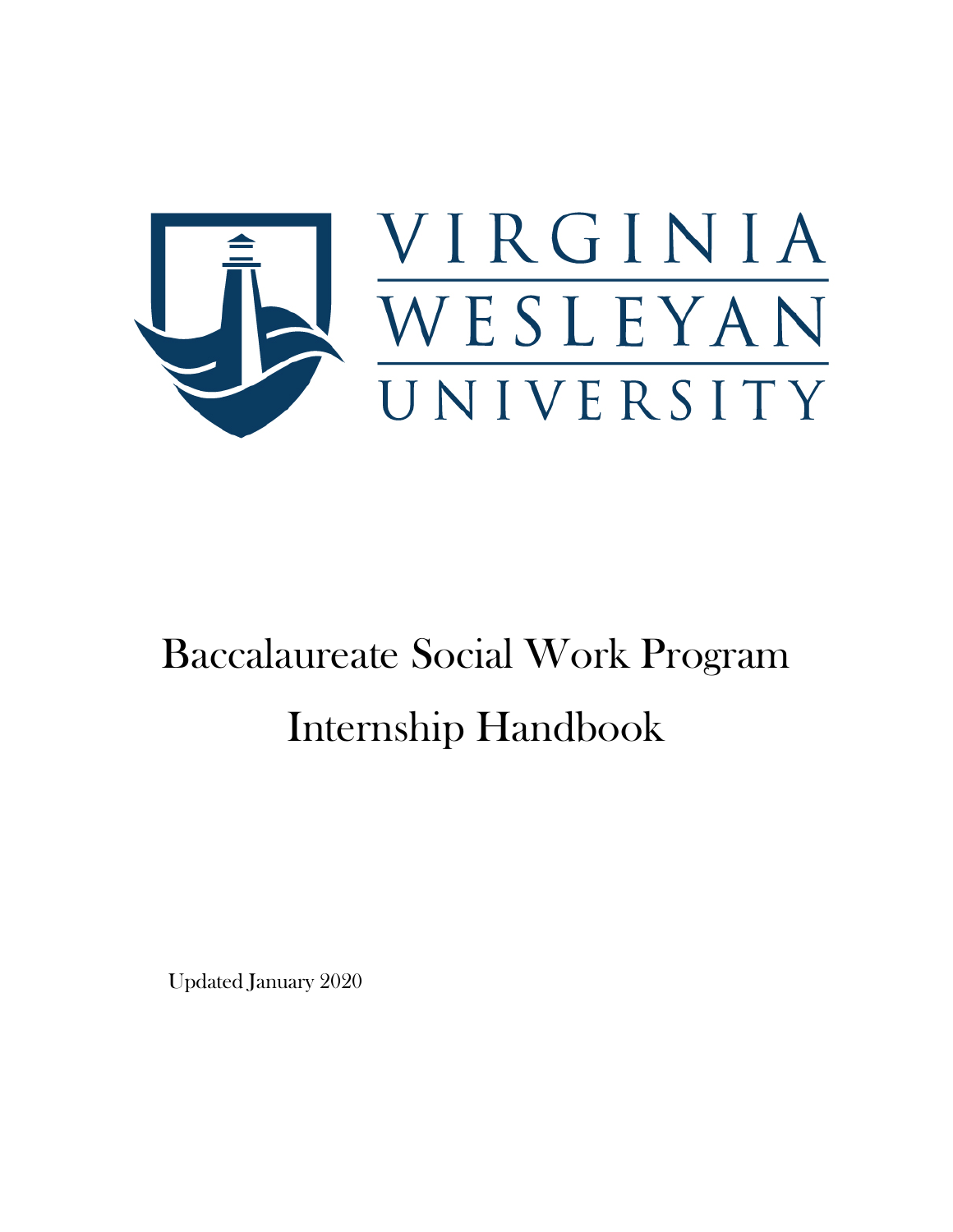# **SOCIAL WORK PROGRAM INTERNSHIP HANDBOOK**

# **CONTENTS**

| I.                    |                                                                                    |    |
|-----------------------|------------------------------------------------------------------------------------|----|
| Π.                    |                                                                                    |    |
| III.                  |                                                                                    |    |
| IV.                   | BSW Core Competencies, Internship Assignments, and the Learning Contract 6         |    |
| V.                    |                                                                                    |    |
| VI.                   |                                                                                    | 15 |
| VII.                  | Role and Responsibilities of Social Work Internship Director to the Agency  18     |    |
| VIII.                 |                                                                                    |    |
| IX.                   | Administrative Responsibilities of Internship Director and University Personnel 20 |    |
| X.                    |                                                                                    |    |
| XI.                   |                                                                                    |    |
| XII.                  |                                                                                    |    |
| XIII.                 |                                                                                    |    |
| XIV.                  |                                                                                    |    |
|                       | <b>Attachments</b>                                                                 |    |
| A.<br><b>B.</b><br>C. |                                                                                    |    |

D. Evaluation—CSWE Social Work Competencies………………………………… v-ix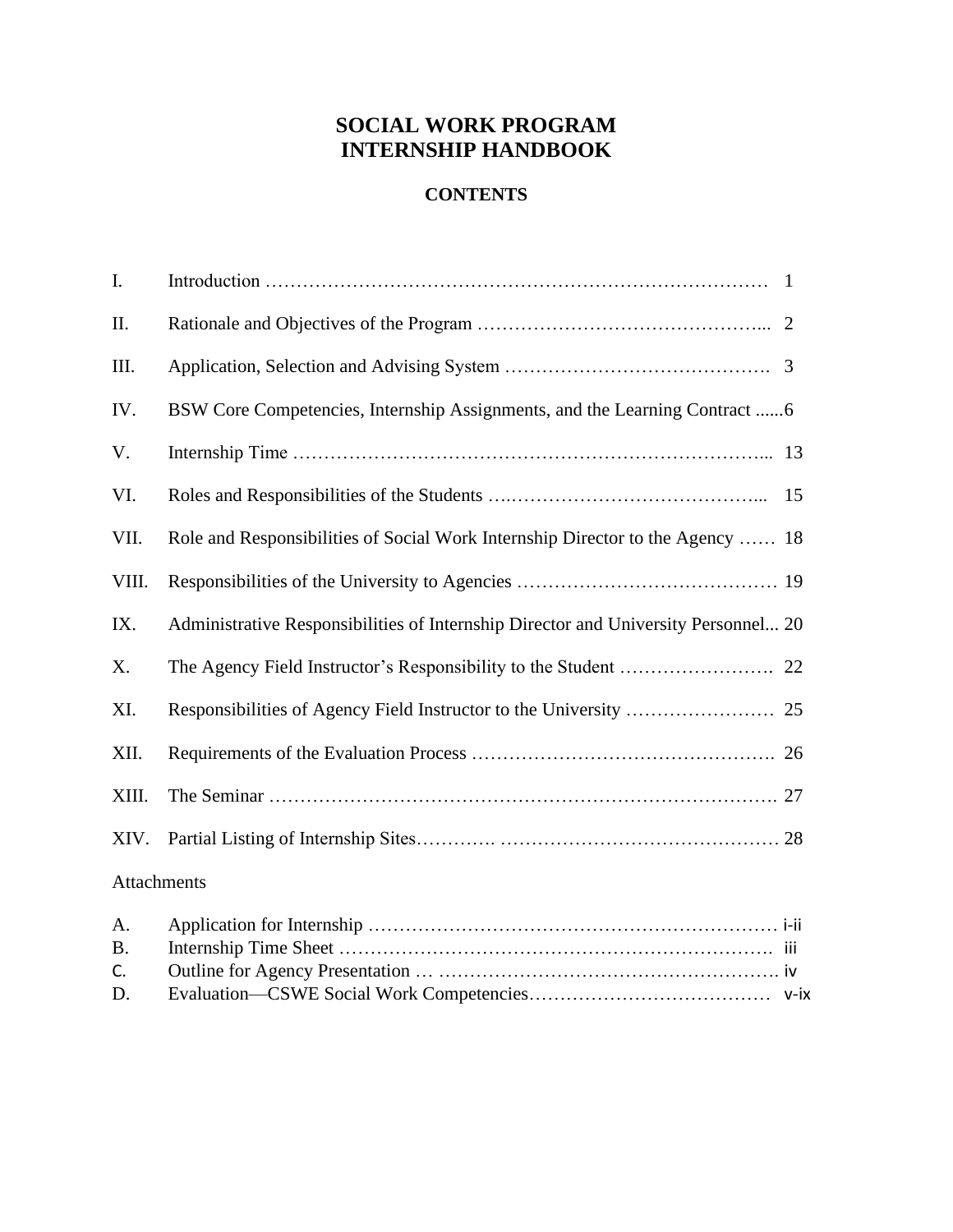## **I. INTRODUCTION**

This manual was developed as a guide for interns, Agency Field Instructors, administrators and university faculty. The manual defines specific requirements as well as broad guidelines. The manual is structured this way to reflect areas in which there are unwavering standards and expectations and areas which may be specific to a particular agency or learning situation.

The aims of the Social Work program at Virginia Wesleyan University are: to provide a liberal arts education for those persons who wish to study the theory underlying social work generalist practice; to prepare those who will enter graduate programs in the social work profession and to offer appropriate training for those who will be employed in generalist positions in social work settings.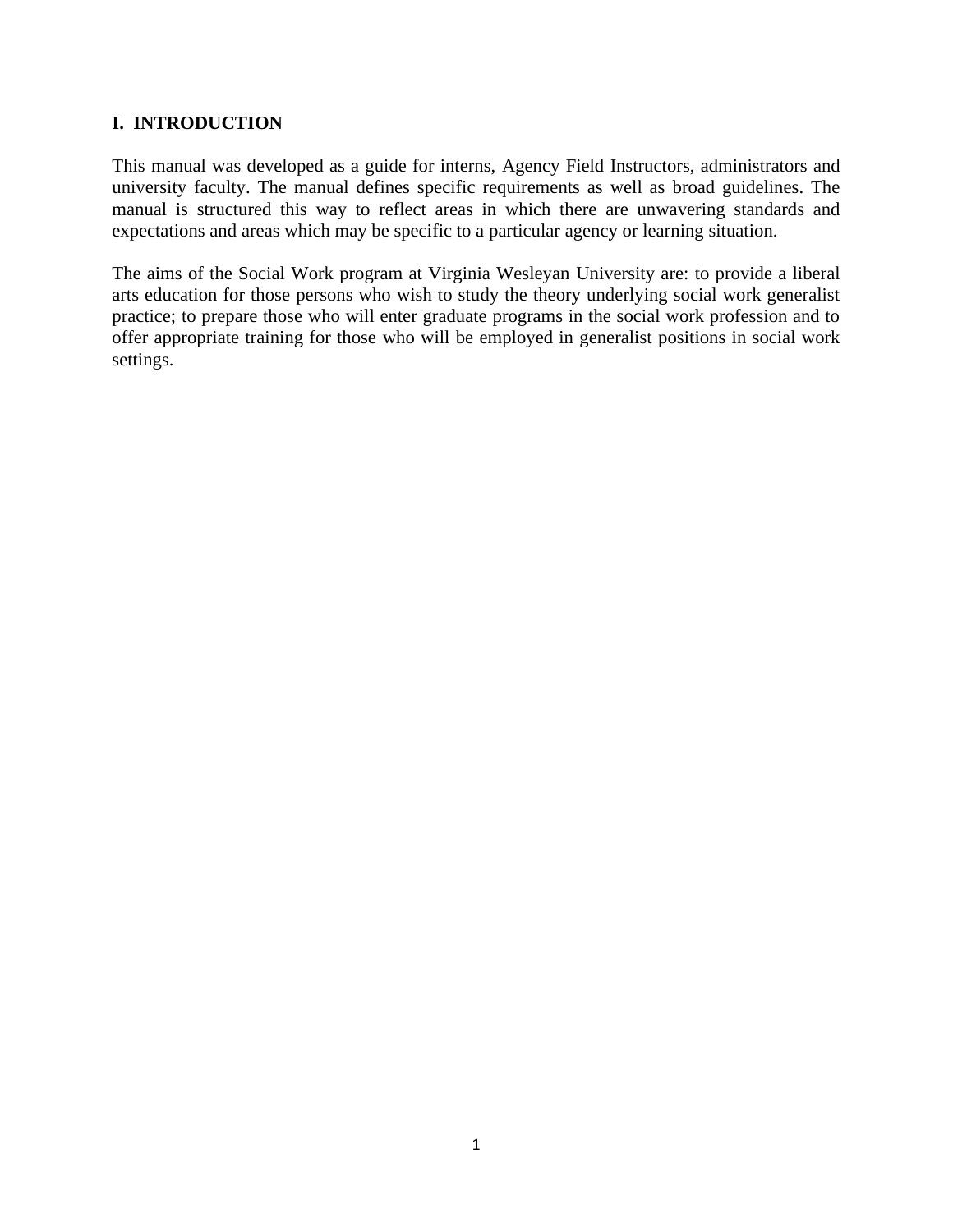# **II. RATIONALE AND OBJECTIVES OF THE PROGRAM**

The training of social workers has traditionally involved an extensive period of study during an internship in the field. This experience involves working under the weekly supervision of an Agency Field Instructor and performing functions typically performed by professionals in the agency. The Internship Director is involved in periodic conferences with the student and the Agency Field Instructor to review the student's learning and progress.

The confluence of the liberal arts curriculum and the study of social work theory is the strength of the Virginia Wesleyan program. While the social work professional is taught to work with the person in the context of the environment using a bio-psychosocial-cultural-spiritual approach, the liberal arts background provides an understanding of individuals, their biology, history, culture, heritage, politics and influential systems which richly enhances understanding.

The student spends time during the internship focusing on the integration of theory learned in the classroom with experiential learning in the agency. In the Virginia Wesleyan program, students spend four hours per week on campus in a Seminar which focuses on the integration of theory and practice, ethical considerations, professional behavior and peer group learning. Students must grapple with the application of skills learned in theory in the real-world agency situation. In the peer group, students have the opportunity to learn from others' experiences, which may be different from their own. In addition, students learn the importance of the development of a professional resource network as they often share information about resources with one another or facilitate referrals between and among their agency programs.

A strong supervisory relationship supported by regular contact with the Internship Director maximizes the learning process for the student. The integration of theoretical and experiential learning is solidified in the Seminar while assignments are geared to the development of a professional identity and professional ethic.

All these experiences are structured to prepare students to enter the field at the generalist level or enter graduate study conversant in theory, with well-developed skills and competence in ethical practice.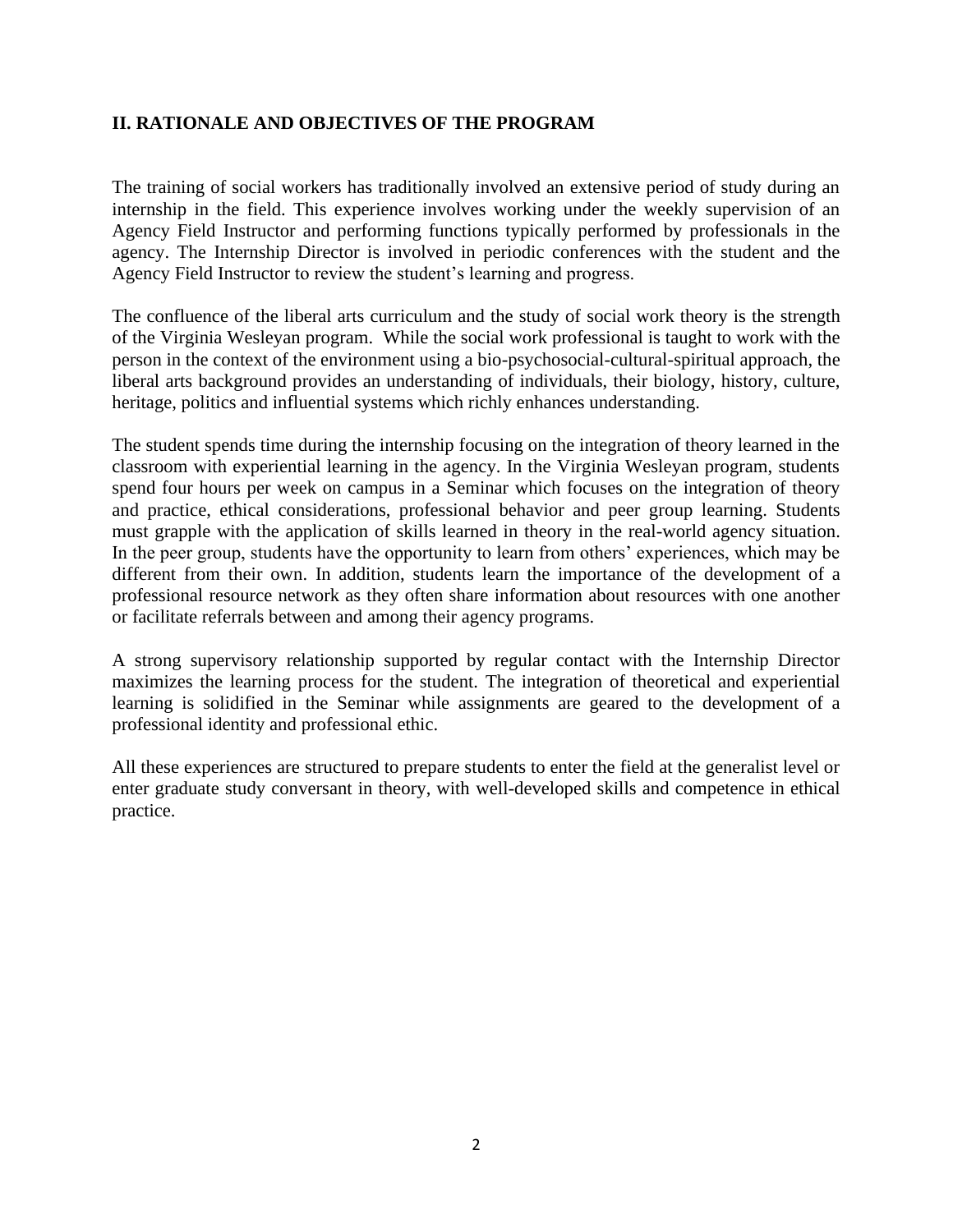#### **III. APPLICATION, SELECTION AND ADVISING SYSTEM**

Social Work students are accepted into internship following their successful completion of prerequisite coursework (listed below) and endorsement by professors in the department, and other professors as appropriate. When students apply to the major, they sign the permission to share information document which allows the Social Work Program Chair and the Internship Director to discuss each students' readiness for internship with current and previous professors and agency personnel. During the spring semester of their junior year, students apply for internship, completing the internship application available on the BSW program website. Completion of this task is the first step in approval of his/her readiness for the internship experience during the second semester of the senior year. All students apply for internships during the fall semester of their senior year.

To qualify for internship, the student must have a minimum 2.5 overall grade point average and successfully complete prerequisite courses with a grade point average of 2.5 or better in social work. Professional liability insurance is required and is purchased for a nominal fee in conjunction with enrollment in the SW 401 during the fall of the senior year.

Successful completion of coursework does not automatically guarantee placement in the internship. The Social Work Program Chair, the Internship Director, the student's faculty advisor and other professors as appropriate will ascertain the student's readiness for internship. The final determination of appropriateness will be made by the Social Work Program Chair and Internship Director.

Students must continue to uphold all of the requirements outlined in the BSW Program Student Handbook (see Section II *Requirements for Admission to the Program*. In addition, should the student's strengths suggest better opportunity for success in another academic program; students will be counseled by their faculty advisor to determine the best course of action. Students' rights to appeal these decisions follow can also be found in the BSW Program Student Handbook (see part e, *Rights to Appeal* under Section II).

#### **Social Work Core Courses Prerequisite to Internship**

#### **201 Introduction to Social Work (4)**

Acquaints the beginning student with the history, philosophy, values, concepts, language, directions, problems and broad scope of Social Work. Offers exposure to various agencies and agency policies. Prerequisite: sophomore/junior/senior status. Offered each fall.

#### **251 Diversity and Social Problems in Social Work (4)**

An overview of how diversity influences social work practice and the social problems practitioners try to address. Topics include the history, philosophy, values, ethics, concepts, language, directions, problems, and broad scope of diversity and social problems and how they impact social work practice. Offered each fall.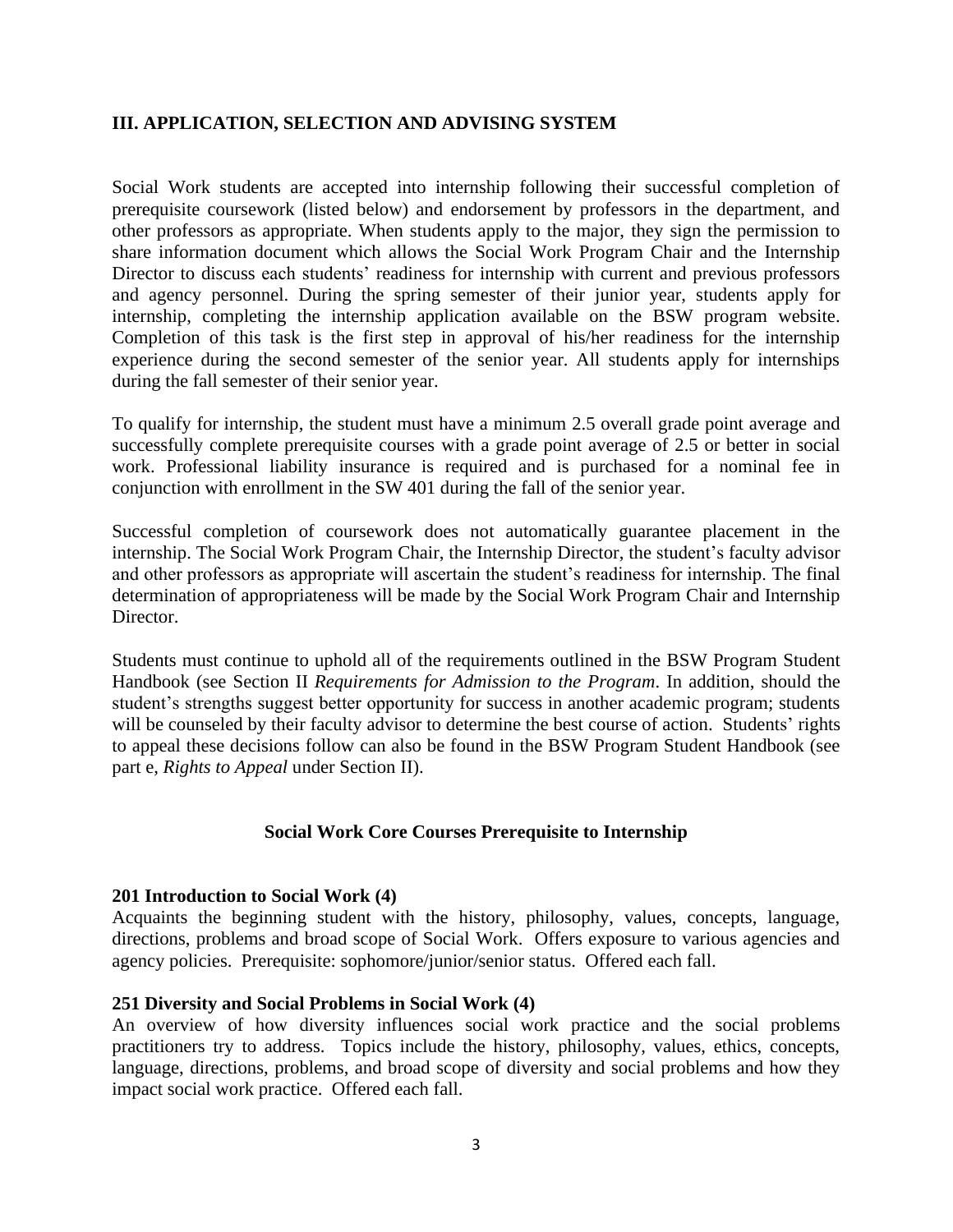#### **302 Planning, Administration, and Legislation (4)**

Build skills in community organization, administrative and legislative process as intervention techniques. Each student is expected to design, develop and present a project using the method taught. Offered each spring.

#### **336 Human Growth and Development: Life Course Approach (4)**

Designed for students to help them acquire a strong foundation of knowledge about human growth and development. Biological, social and psychological theories of growth and development are examined from a multi-disciplinary perspective. Students learn about normal development from conception to aged death as well as certain pathological processes. Students who have previously taken a development course, or will as part of their intended major, may not take the class for additional credit. Prerequisite: junior status or consent. Offered each spring.

#### **400 Social Work Methods with Groups and Communities (4)**

Build skills in group and community intervention techniques in social work. Prerequisites: junior/senior status and consent. Offered each spring.

#### **401 Social Work with Individuals and Families (4) (W) Writing Course**

This course provides an overview of the direct methods used in the bachelor's level social work practice. The focus will be on learning appropriate intervention skills for helping individuals, couples and families. Understanding the theory on which these interventions are based is prerequisite to developing skills. The course provides opportunities to practice beginning level methods through role playing, observation and feedback, written and oral assignments, and in an experiential learning situation. Prerequisites: ENG 105 with a grade of C or higher, senior status, and consent. Offered each fall.

#### **450 Research Methods in Social Work (4)**

Offers an overview of data collection methods and analysis procedures within the context of Social Work. Both positivistic and naturalistic paradigms are examined. Students learn how to pose research questions, design studies, collect data and analyze, interpret and report their findings. Prerequisites: junior/senior status, and consent. Offered fall of even numbered years, or as needed.

#### **Internship and Seminar Courses**

#### **472 Social Work Internship (12)**

The training of social work professionals involves an extensive period of study in the field, known as internship. At Virginia Wesleyan, internship refers to the assignment of students to an agency for a full semester, for thirty on-site hours a week. This experience involves working under the weekly supervision of a qualified Agency Field Instructor and performing functions typically performed by generalist social work professionals in the agency. The academic faculty supervisor, Internship Director, schedules periodic conferences with the student and the Agency Field Instructor to review the student's learning and progress. Prerequisites: senior status; C or higher in all required social work courses; completion of application and consent of all full time social work faculty. Co-requisite: SW 475. Offered each spring.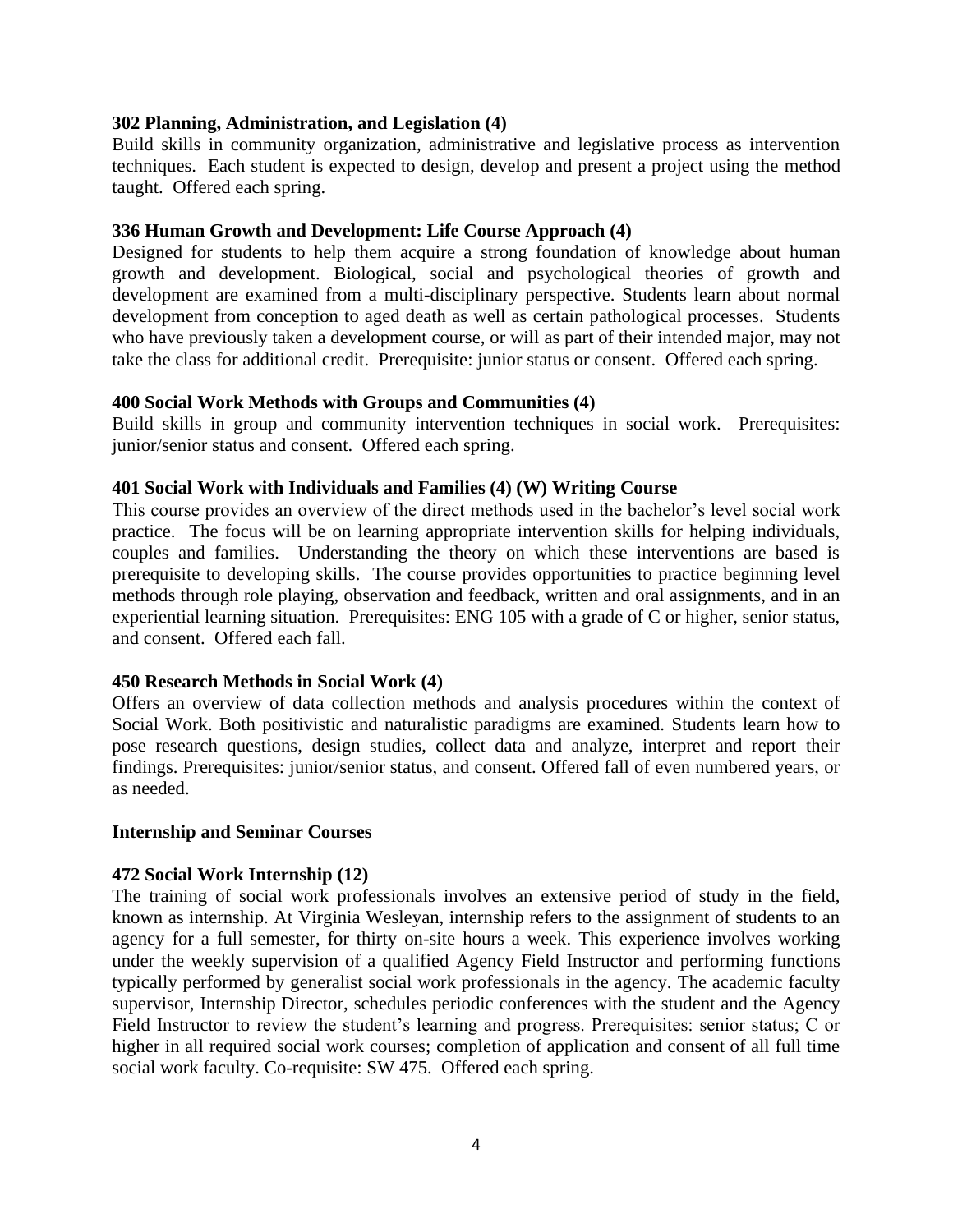#### **475 Social Work Seminar (4) (I) Senior Integrative Experience**

This course is designed to provide the vehicle for the formal integration of theory and practice as a companion to the Social Work internship. The Seminar is also designed to provide professional and peer support and supervision as a complement to the supervision provided by the Agency Field Instructor. Students will be expected to share their learning in addition to their questions. Emphasis will also be placed on student growth as it relates to the use of self as a helping professional. Ethical questions from the internship experience will be discussed in addition to the theoretical study of ethics as they relate to practice situations. Prerequisites: senior status; same as SW 472. Co-requisite: SW 472. Offered each spring.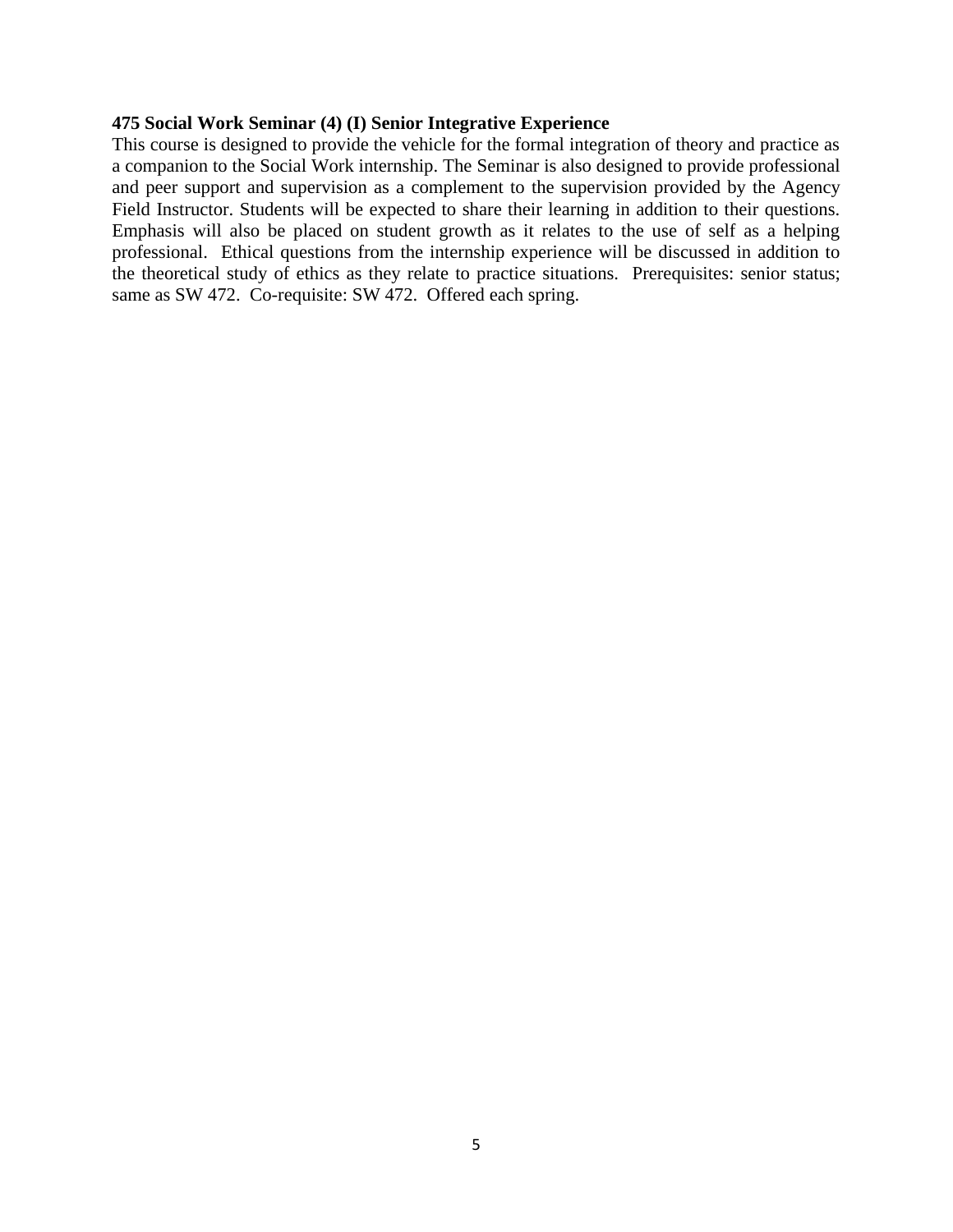#### **IV. BACALAUREATE OF SOCIAL WORK (BSW) COMPETENCIES, INTERNSHIP ASSIGNMENTS AND THE LEARNING CONTRACT**

The Council on Social Work Education (CSWE) identifies internship or field education experience as the "signature pedagogy" in social work education. As defined in **Educational Policy 2.2 – Signature Pedagogy: Field Education:**

Signature pedagogies are elements of instruction and of socialization that teach future practitioners the fundamental dimensions of professional work in their discipline –to think, to perform, and to act ethically and with integrity. Field education is the signature pedagogy for social work. The intent of field education is to integrate the theoretical and conceptual contribution of the classroom with the practical world of the practice setting. It is a basic precept of social work education that the two interrelated components of curriculum classroom and field—are of equal importance within the curriculum, and each contributes to the development of the requisite competencies of professional practice. Field education is systematically designed, supervised, coordinated, and evaluated based on criteria by which students demonstrate the Social Work Competencies. Field education may integrate forms of technology as a component of the program.

Social work competence is the ability to integrate and apply social work knowledge, values, and skills to practice situations in a purposeful, intentional, and professional manner to promote human and community well-being. Competence-based education rests upon a shared view of the nature of competence in professional practice. The Council on Social Work Education (CSWE) uses the Educational Policy and Accreditation Standards (EPAS) which recognizes a holistic view of competence. The demonstration of competence is informed by knowledge, values, skills, and cognitive and affective processes that include the social worker's critical thinking, affective reactions, and exercise judgment in regard to unique practice situations. A competency based approach refers to identifying and assessing what students demonstrate in practice. In social work this approach involves assessing students' ability to demonstrate the nine Social Work Competencies that are listed below.

#### **Competency 1: Demonstrate Ethical and Professional Behavior**

Social workers understand the value base of the profession and its ethical standards, as well as relevant laws and regulations that may impact practice at the micro, mezzo, and macro levels. Social workers understand frameworks of ethical decision-making and how to apply principles of critical thinking to those frameworks in practice, research, and policy arenas. Social workers recognize personal values and the distinction between personal and professional values. They also understand how their personal experiences and affective reactions influence their professional judgment and behavior. Social workers understand the profession's history, its mission, and the roles and responsibilities of the profession. Social workers also understand the role of other professions when engaged in inter-professional teams. Social workers recognize the importance of life-long learning and are committed to continually updating their skills to ensure they are relevant and effective. Social workers also understand emerging forms of technology and the ethical use of technology in social work practice. Social workers: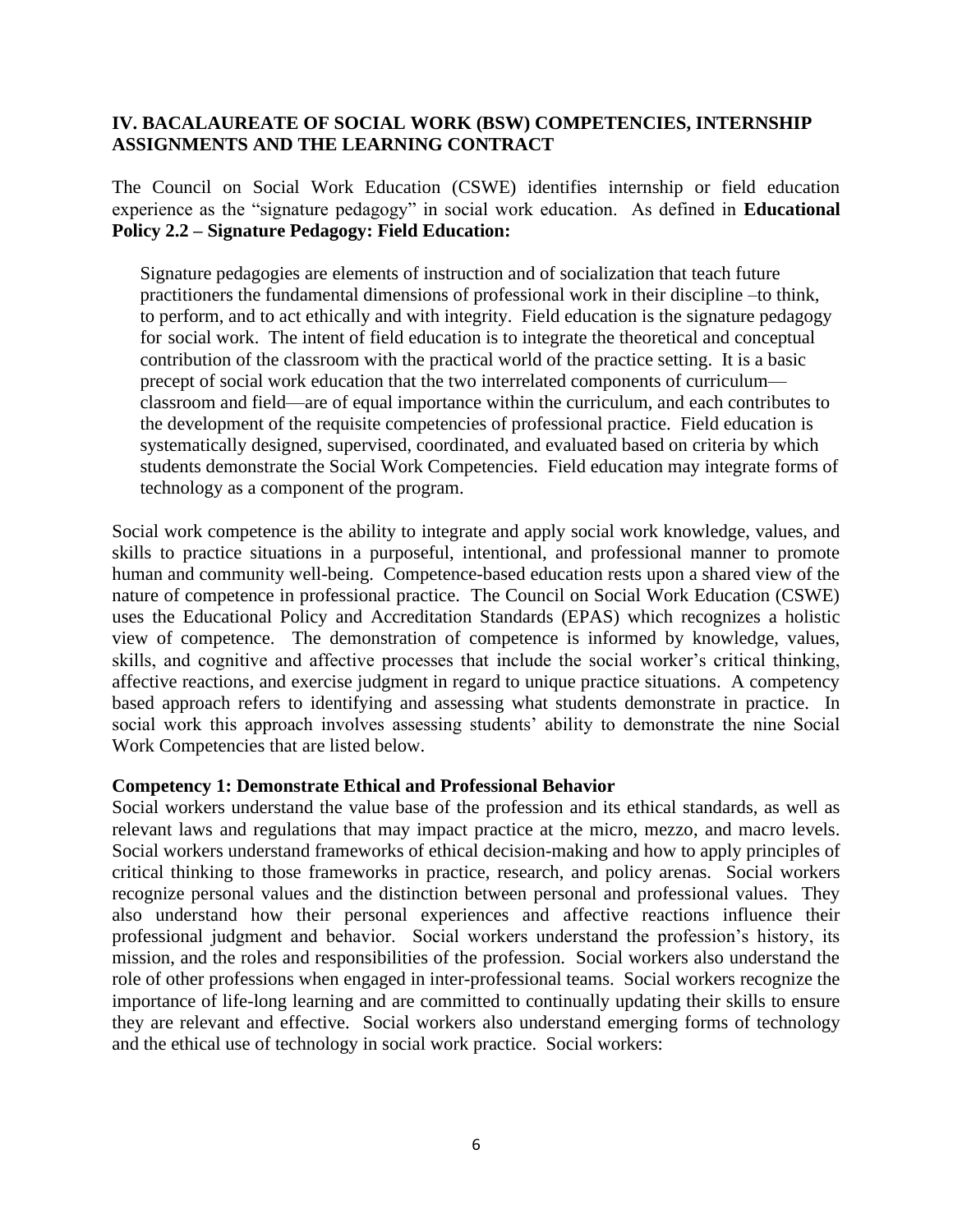- make ethical decisions by applying the standards of the NASW Code of Ethics, relevant laws and regulations, models for ethical decision-making, ethical conduct of research, and additional codes of ethics as appropriate to context;
- use reflection and self-regulation to manage personal values and maintain professionalism in practice situations;
- demonstrate professional demeanor in behavior; appearance; and oral, written, and electronic communication;
- use technology ethically and appropriately to facilitate practice outcomes; and
- use supervision and consultation to guide professional judgment and behavior.

#### **Competency 2: Engage Diversity and Difference in Practice**

Social workers understand how diversity and difference characterize and shape the human experience and are critical to the formation of identity. The dimensions of diversity are understood as the intersectionality of multiple factors including but not limited to age, class, color, culture, disability and ability, ethnicity, gender, gender identity and expression, immigration status, marital status, political ideology, race, religion/spirituality, sex, sexual orientation, and tribal sovereign status. Social workers understand that, as a consequence of difference, a person's life experience may include oppression, poverty, marginalization, and alienation as well as privilege, power, and acclaim. Social workers also understand the forms and mechanisms of oppression and discrimination and recognize the extent to which a culture's structures and values, including social, economic, political, and cultural exclusions, may oppress, marginalize, alienate, or create privilege and power. Social workers:

- apply and communicate understanding of the importance of diversity and difference in shaping life experiences in practice at the micro, mezzo, and macro levels;
- present themselves as learners and engage clients and constituencies as experts of their own experiences; and
- apply self-awareness and self-regulation to manage the influence of personal biases and values in working with diverse clients and constituencies.

#### **Competency 3: Advance Human Rights and Social, Economic, and Environmental Justice**

Social workers understand that every person regardless of position in society has fundamental human rights such as freedom, safety, privacy, an adequate standard of living, health care, and education. Social workers understand the global interconnections of oppression and human rights violations, and are knowledgeable about theories of human need and social justice and strategies to promote social and economic justice and human rights. Social workers understand strategies designed to eliminate oppressive structural barriers to ensure that social goods, rights, and responsibilities are distributed equitably and that civil, political, environmental, economic, social, and cultural human rights are protected. Social workers: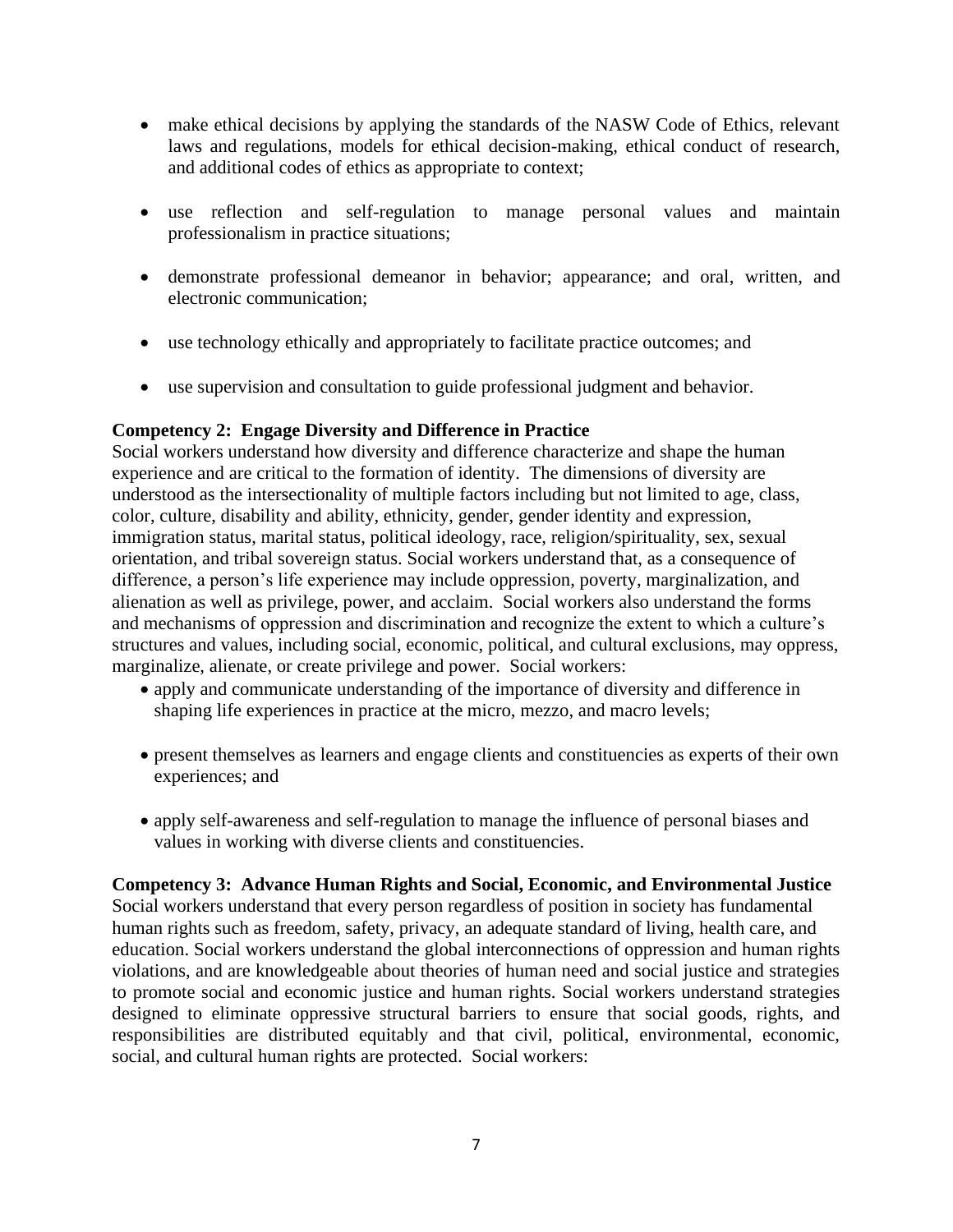- apply their understanding of social, economic, and environmental justice to advocate for human rights at the individual and system levels; and
- engage in practices that advance social, economic, and environmental justice.

#### **Competency 4: Engage in Practice-informed Research and Research-informed Practice**

Social workers understand quantitative and qualitative research methods and their respective roles in advancing a science of social work and in evaluating their practice. Social workers know the principles of logic, scientific inquiry, and culturally informed and ethical approaches to building knowledge. Social workers understand that evidence that informs practice derives from multi-disciplinary sources and multiples ways of knowing. They also understand the processes for translating research findings into effective practice. Social workers:

- use practice experience and theory to inform scientific inquiry and research;
- apply critical thinking to engage in analysis of quantitative and qualitative research methods and research findings; and
- use and translate research evidence to inform and improve practice, policy and service delivery.

# **Competency 5: Engage in Policy Practice**

Social workers understand that human rights and social justice, as well as social welfare and services, are mediated by policy and its implementation at the federal, state, and local levels. Social workers understand the history and current structures of social policies and services, the role of policy in service delivery, and the role of practice in policy development. Social workers understand their role in policy development and implementation within their practice settings at the micro, mezzo, and macro levels and they actively engage in policy practice to effect change within those settings. Social workers recognize and understand the historical, social, cultural, economic, organizational, environmental, and global influences that affect social policy. They are also knowledgeable about policy formulation, analysis, implementation, and evaluation. Social workers:

- identify social policy at the local, state, and federal level that impacts well-being, service delivery, and access to social services;
- assess how social welfare and economic policies impact the delivery of and access to social services;
- apply critical thinking to analyze, formulate, and advocate for policies that advance human rights and social, economic, and environmental justice.

# **Competency 6: Engage with Individuals, Families, Groups, Organizations, and Communities**

Social workers understand that engagement is an ongoing component of the dynamic and interactive process of social work practice with, and on behalf of, diverse individuals, families, groups, organizations, and communities. Social workers value the importance of human relationships. Social workers understand theories of human behavior and the social environment,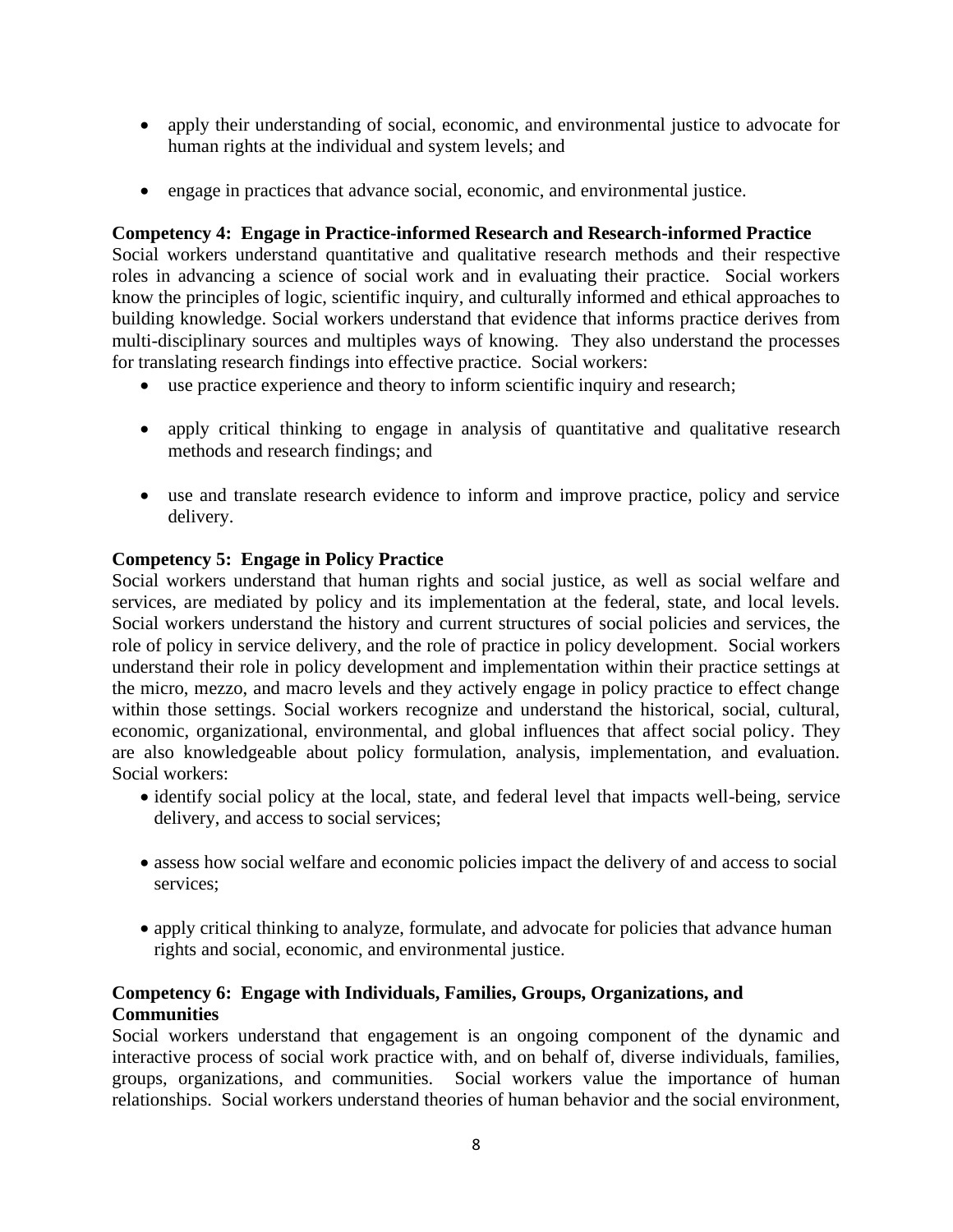and critically evaluate and apply this knowledge to facilitate engagement with clients and constituencies, including individuals, families, groups, organizations, and communities. Social workers understand strategies to engage diverse clients and constituencies to advance practice effectiveness. Social workers understand how their personal experiences and affective reactions may impact their ability to effectively engage with diverse clients and constituencies. Social workers value principles of relationship-building and inter-professional collaboration to facilitate engagement with clients, constituencies, and other professional as appropriate. Social workers:

- apply knowledge of human behavior and the social environment, person-in-environment, and other multidisciplinary theoretical frameworks to engage with clients and constituencies; and
- use empathy, reflection, and interpersonal skills to effectively engage diverse clients and constituencies.

#### **Competency 7: Assess Individuals, Families, Groups, Organizations, and Communities**

Social workers understand that assessment is an ongoing component of the dynamic and interactive process of social work practice with, and on behalf of, diverse individuals, families, groups, organizations, and communities. Social workers understand theories of human behavior and the social environment, and critically evaluate and apply this knowledge in the assessment of diverse clients and constituencies, including individuals, families, groups, organizations, and communities. Social workers understand methods of assessment with diverse clients and constituencies to advance practice effectiveness. Social workers recognize the implications of the larger practice context in the assessment process and value the importance of inter-professional collaboration in this process. Social workers understand how their personal experiences and affective reactions may affect their assessment and decision-making. Social workers:

- collect and organize data, and apply critical thinking to interpret information from clients and constituencies;
- apply knowledge of human behavior and the social environment, person-in-environment, and other multidisciplinary theoretical frameworks in the analysis of assessment data from clients and constituencies;
- develop mutually agreed-on intervention goals and objectives based on the critical assessment of strengths, needs, and challenges within clients and constituencies; and
- select appropriate intervention strategies based on the assessment, research knowledge, and values and preferences of clients and constituencies.

## **Competency 8: Intervene with Individuals, Families, Groups, Organizations, and Communities**

Social workers understand that intervention is an ongoing component of the dynamic and interactive process of social work practice with, and on behalf of, diverse individuals, families, groups, organizations, and communities. Social workers are knowledgeable about evidenceinformed interventions to achieve the goals of clients and constituencies, including individuals, families, groups, organizations, and communities. Social workers understand theories of human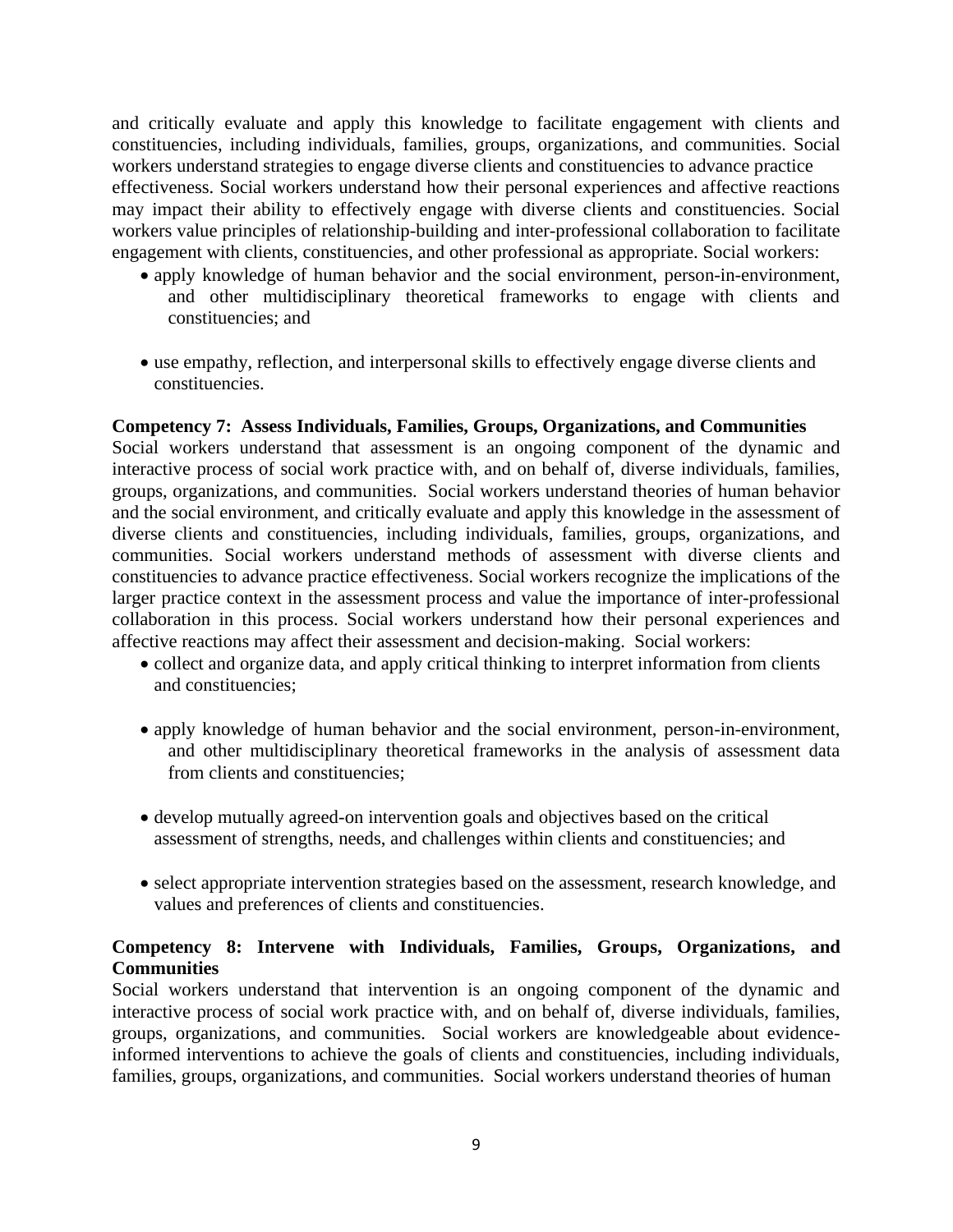behavior and the social environment, and critically evaluate and apply this knowledge to effectively intervene with clients and constituencies. Social workers understand methods of identifying, analyzing, and implementing evidence-informed interventions to achieve client and constituency goals. Social workers value the importance of inter-professional teamwork and communication in interventions, recognizing that beneficial outcomes may require interdisciplinary, inter-professional, and inter-organizational collaboration. Social workers:

- critically choose and implement interventions to achieve practice goals and enhance capacities of clients and constituencies;
- apply knowledge of human behavior and the social environment, person-in-environment, and other multidisciplinary theoretical frameworks in interventions with clients and constituencies;
- use inter-professional collaboration as appropriate to achieve beneficial practice outcomes;
- negotiate, mediate, and advocate with and on behalf of diverse clients and constituencies; and
- facilitate effective transitions and endings that advance mutually agreed-on goals.

#### **Competency 9: Evaluate Practice with Individuals, Families, Groups, Organizations, and Communities**

Social workers understand that evaluation is an ongoing component of the dynamic and interactive process of social work practice with, and on behalf of, diverse individuals, families, groups, organizations, and communities. Social workers recognize the importance of evaluating processes and outcomes to advance practice, policy, and service delivery effectiveness. Social workers understand theories of human behavior and the social environment, and critically evaluate and apply this knowledge in evaluating outcomes. Social workers understand qualitative and quantitative methods for evaluating outcomes and practice effectiveness. Social workers:

- select and use appropriate methods for evaluation of outcomes;
- apply knowledge of human behavior and the social environment, person-in-environment, and other multidisciplinary theoretical frameworks in the evaluation of outcomes;
- critically analyze, monitor, and evaluate intervention and program processes and outcomes; and
- apply evaluation findings to improve practice effectiveness at the micro, mezzo, and macro levels.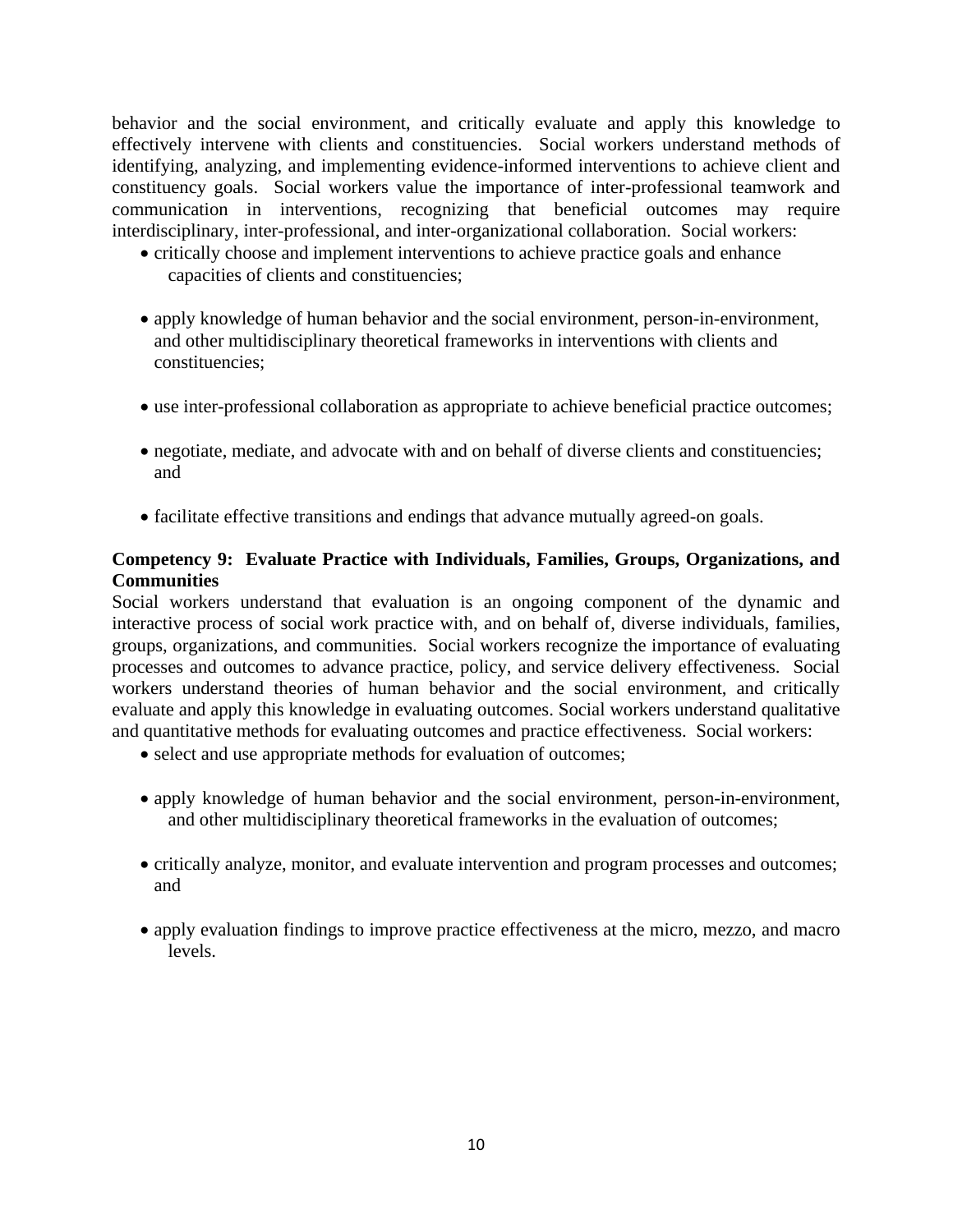#### **Internship Assignments**

Internship assignments should be those which can be clearly understood and successfully accomplished by the student. Students should be involved as early as possible in the delivery of social work services. Internship assignments should be worthwhile and necessary, and helpful to the client as well as of value in the education of the student. The agency needs to know that the student wants to and can make a real contribution to helping people if the assignments are chosen with this as an objective.

It is clear that educational values must remain foremost as the internship is primarily an educational program. It must be equally clear, however, that the University, the student, and the agency should look upon the field instruction as an opportunity to have needed tasks accomplished, and in some instances, to provide for expansion of services.

For the Agency Field Instructor this will indicate a careful selection of cases and experiences which will help the student achieve the goals set forth in the practice behaviors of the core competencies. Should the student complete an internship in an agency in which she is employed, the employment supervisor and the internship Field Instructor may not be the same person and the internship experiences should be different from those completed during employment.

A planned program of orientation and a schedule of tasks and assignments beginning with the simple and increasing in complexity as the student proceeds through internship is also indicated. The student will likely begin by shadowing the Agency Field Instructor or other agency personnel as assigned by the Agency Field Instructor and gradually begin to function with greater autonomy as the experience progresses. It is hoped that the student will function autonomously as a beginning worker, near the completion of the internship experience. While initial assignments will be determined based on the individual student's capability, the agency should have an expectation of student performance early on.

With the basic foundation of knowledge, she has received through both her liberal arts foundation and her social work curriculum, the student is ready to be involved in direct service contacts with the agency's clients. Subsequent to the orientation to the agency that any new employee would receive, she is ready to begin giving service at a basic level through a process of selection on the part of the Agency Field Instructor.

Through the articulation of classroom theory and internship, guided by both the Agency Field Instructor and the Internship Director/Professor, identifiable results can be measured through the student evaluation. By the end of the field experience, the student should be familiar with the agency's function and purpose and know how to use the agency for the benefit of her client. The student should be able to establish a trusting relationship with the client that leaves the client free to select appropriately from the services offered and use those services toward a solution of the problems which caused him to seek help. The student should also be aware of the limitations of both herself and her agency and know when referrals are indicated, how to make them and to whom they should be made. The student should develop a sense of professional identity and an awareness of the role she plays in the helping process. The student should understand the use of both administrative and professional supervision and be able to use them both to develop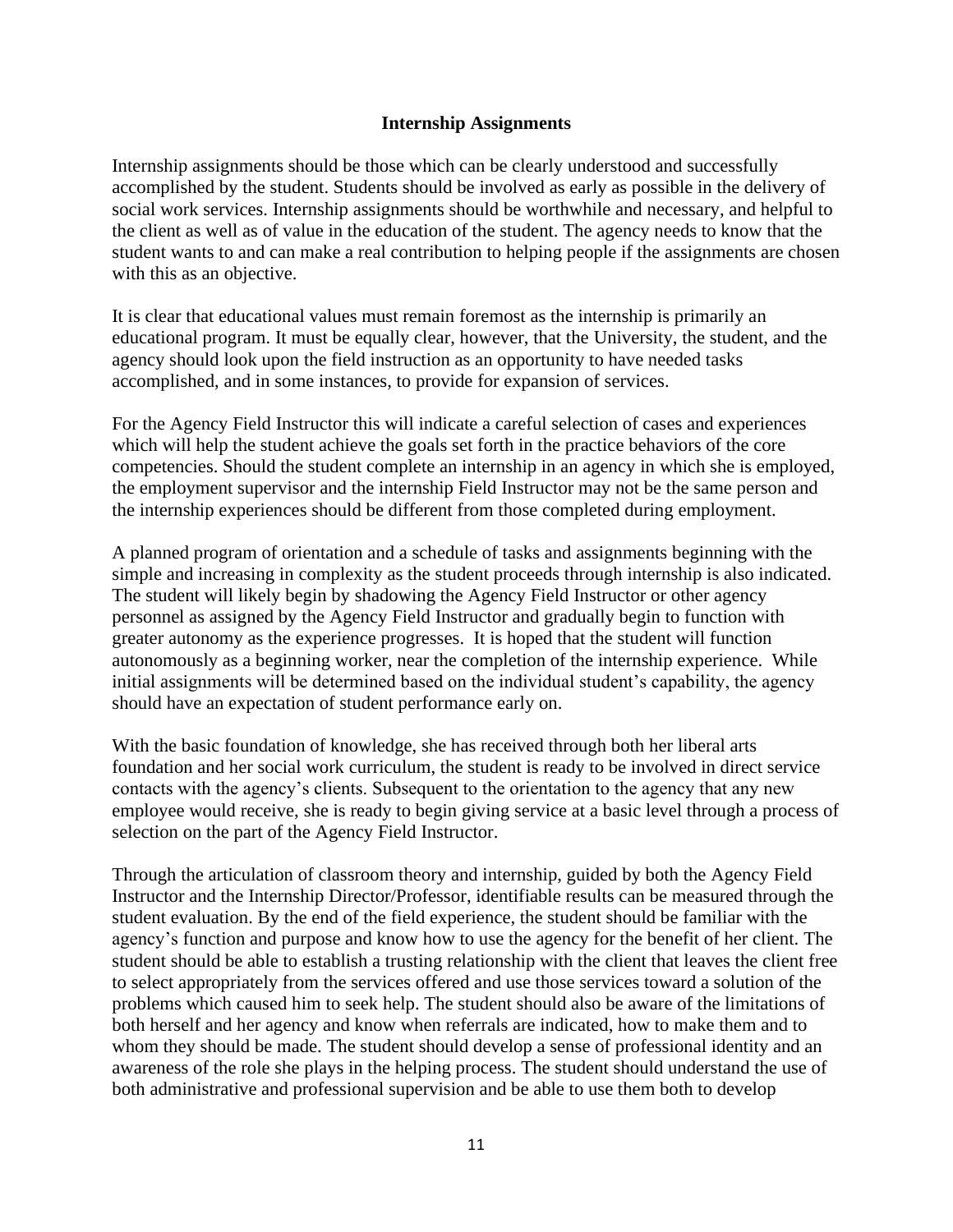productive work habits and to move toward professional independence. Finally, she should complete her internship reasonably confident in her abilities yet aware of her limitations.

## **The Learning Contract**

As outlined in the internship syllabus (SW 472), the student must develop a learning contract which outlines his or her learning goals based on possible learning opportunities available in the internship. The learning goals should move on a continuum from basic learning about the agency its services and objectives to the more sophisticated, all of which address the Bachelor of Social Work nine (9) Social Work competencies. The student should develop his or her learning contract based on his or her learning interests and needs, in conjunction with the Agency Field Instructor who will provide information about learning opportunities in the agency.

The format for the learning contract must reference each CSWE competency addressed and dates for completion of related task. It may incorporate a service plan for the agency which might list the ultimate goal and then steps to that goal with a target date for completion. However, it must reference the competency addressed, the identified learning outcomes, and the tasks/activities. The student will present the first draft of the learning contract at the first meeting with the Internship Director at the agency or no later than the third week of the semester. The student will continuously update and amend the contract until the end of the semester, at which time the successful completion of the contract will reflect competency in the core competencies.

The Agency Field Instructor may use the student's progress on the learning contract in his or her mid-term and final evaluation of the student's learning.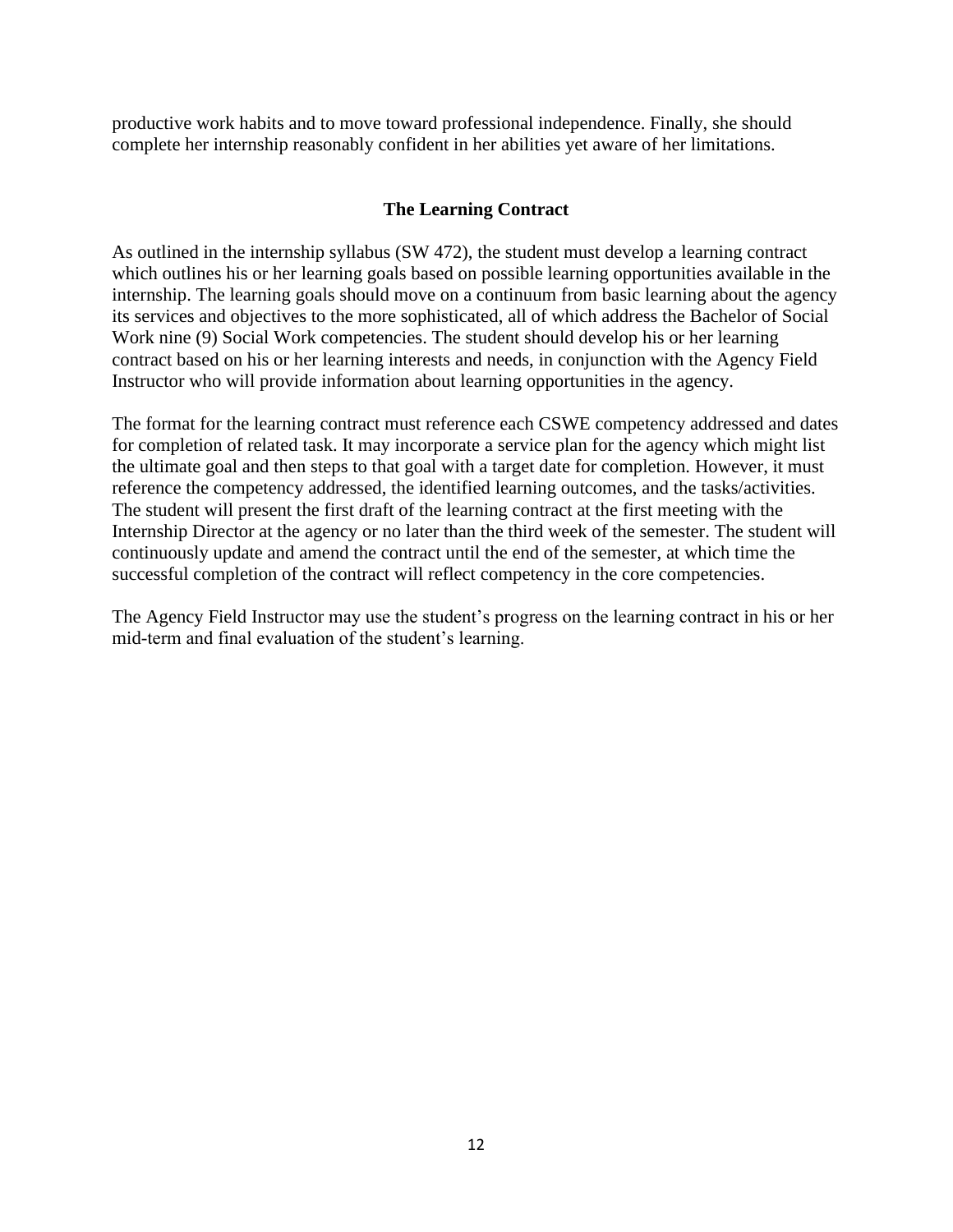## **V. INTERNSHIP TIME**

The student will keep the same office hours as other staff in the agency with the exception of one afternoon a week which is devoted to the Seminar class at the University. For example, if the agency is open from 9-5, five days a week, these are the student's hours also. If the agency is open on Saturday, then the student will be expected to work on Saturday. If the agency hours are 1-9 pm then these shall be the student's hours also. Students may negotiate work hours with their Agency Field Instructors with the understanding that their availability must meet the agency and clients' need.

The program emphasizes the development of good work habits regarding attendance, timeliness, reliability, and responsibility. The internship should be considered as employment. The following are some guidelines to address questions around the issue of time for the field instructor:

- 1. Time commuting to and from the agency is NOT included in the hours worked.
- 2. Time spent at professional conferences attended in conjunction with the internship is included as internship time. A conference is defined as any professional activity conducted away from the agency which is assigned or recommended as part of the student's work at the agency. Attendance at conferences away from the agency is encouraged as part of the learning experience but may not interfere with the student's agency work or responsibilities to clients.
- 3. Time taken for lunch or breaks is NOT included in hours worked. The program expects that students will develop healthy work habits and regularly take lunch breaks, in spite of the informal agency practice.
- 4. Time used at home to read agency materials or prepare reports is NOT included, unless the Agency Field Instructor requires the material to be prepared in this way because of the urgency of a case. Professional reading is expected and encouraged but is to be done on the student's own time. Attendance at professional meetings is also considered a part of professional development but does not count as internship time if those meetings are outside of internship time, in the evening or on weekends. Because of the nature of student assignments in the agency, students may have occasional "down time." Students are urged to always have professional reading material available to utilize during this time.
- 5. A student is expected to work a minimum of 32 hours on-site weekly and dedicate 4 hours off-site weekly for the completion of internship-related activities/assignments per the direction of the Internship Director. In combination, the on-site (448 total) and estimated offsite hours account for the 504 total internship hours required of students in our program. Under no circumstances may a student accelerate a program by working extra hours in order to finish early, unless there are special circumstances, and only if this plan is approved by both the Agency Field Instructor and the Internship Director of the BSW Program.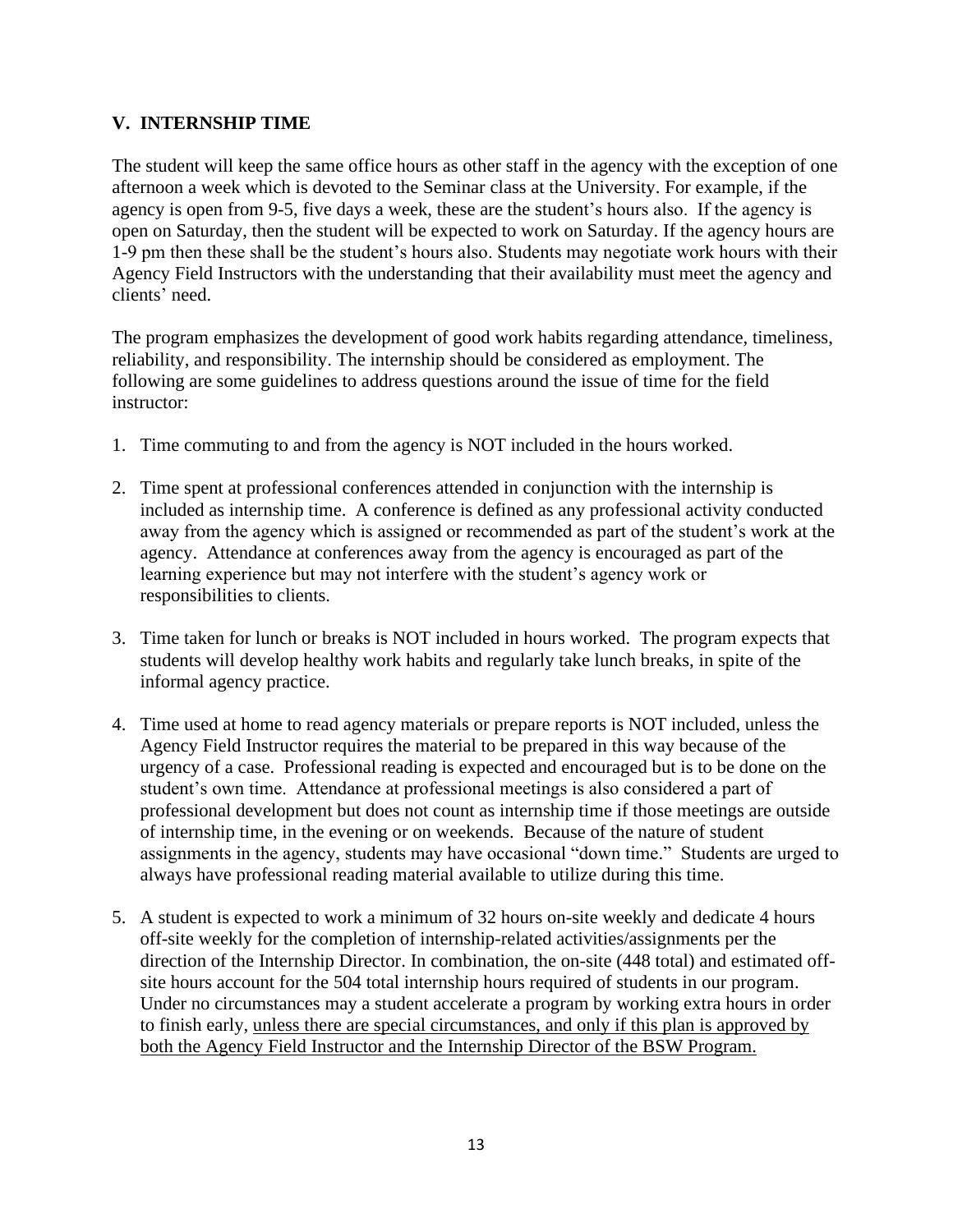- 6. A student will observe the agency's holiday schedule. The issue of working during Spring break should be negotiated with the Agency Field Instructor. Students must plan to work a minimum of 32 hours weekly to ensure that he/she accumulates a total of 448 on-site hours over the course of the semester. With permission from the BSW Program Internship Director and Agency Field Instructor, the student can begin his/her internship earlier than the first day of classes of the spring semester. This may assure that any unforeseen illness or other crisis that might occur will not interfere with the completion of required hours.
- 7. When calculating hours worked, students must be aware that professionalism requires working the number of hours required to provide the service for the consumer. Workers cannot work on a time clock. If extra hours are required to complete the service, no compensatory time is to be expected nor can these hours be used to shorten the internship placement time. In other words, working 6 extra hours a week for six weeks will NOT allow a student to complete the internship a week early. The expectation is that students will be working in the internship each week for no more than 32 hours.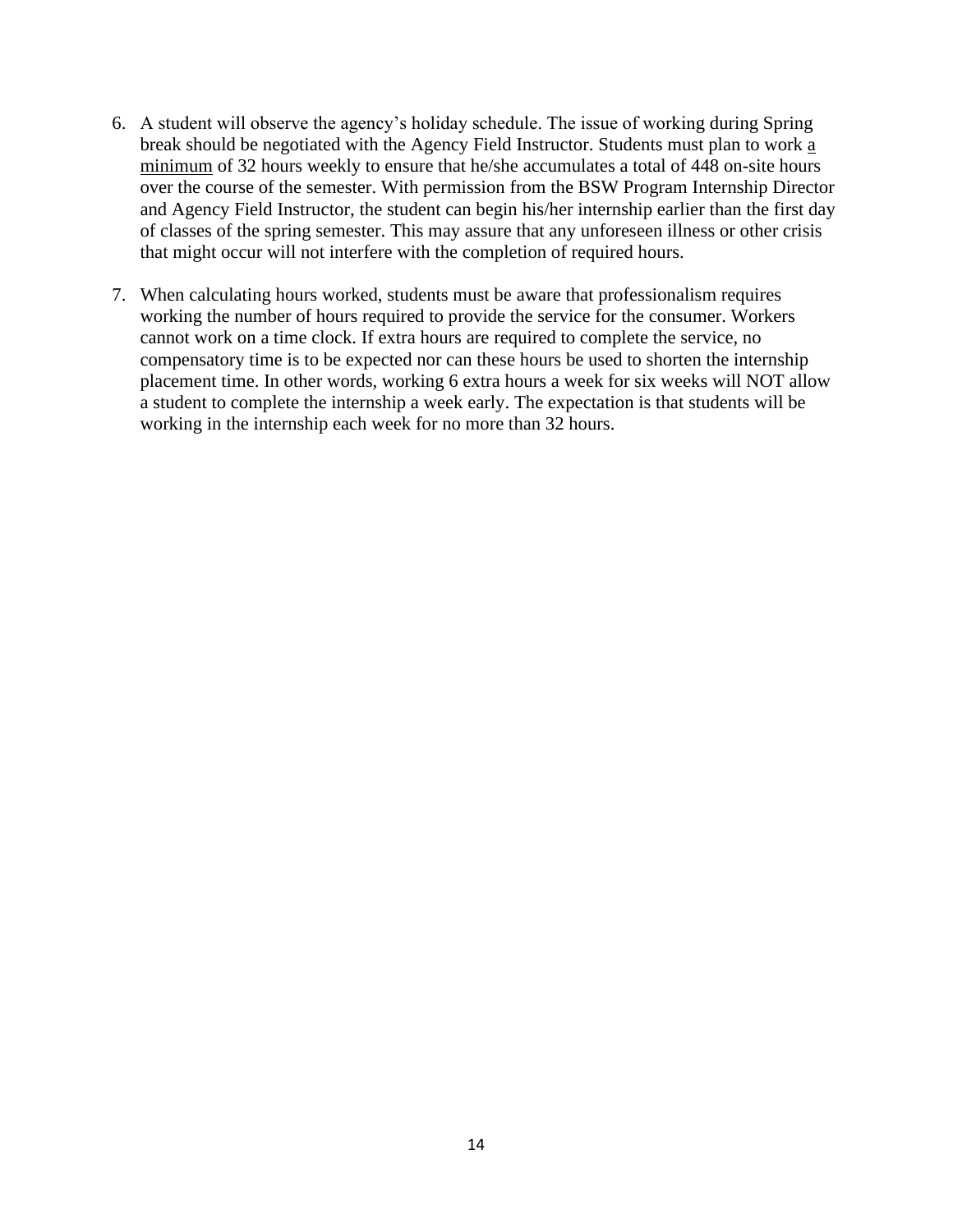## **VI. ROLE AND RESPONIBILITIES OF THE STUDENTS**

The opportunity to deliver human services under the authority of an agency or organization involves a commitment on the student's part. If the intern is to be accepted as a fellow worker and legitimate representative of the interests of the agency or organization, then he or she must identify with the organization which co-sponsors the field placement. The student will not find this an easy task at times, especially when his or her own feelings, attitudes and values are tested. The student will find it necessary to be flexible in his or her thinking and discreet in his or her behavior.

Virginia Wesleyan University and the internship setting unite to provide the student with an appropriate educational and practical social work experience. In doing so, they arrive at some basic expectations of the student in the performance of her duties, not unlike those of others working in the agency. The student's responsibilities to the agency, individual or community organization to which the student is assigned are the following:

- 1. To observe and comply with the procedures, policies, and regulations established by the agency.
- 2. To report to the assigned agency and Agency Field Instructor and establish a schedule for his or her internship.
- 3. To cooperate with other student interns.
- 4. To develop an increasing ability to work with members of other professions and demonstrate confidence in his/her own role as a professional.
- 5. To seek the assistance of appropriate staff members to address problems and concerns.
- 6. To refrain from criticism of agency personnel and policies.
- 7. To call the agency and the Internship Director immediately if unable to report for work. The student must make up hours missed.
- 8. To begin to show evidence of his or her capacity to accept individuals who come to the agency for help (and/or program services) and to create a sufficiently comfortable emotional climate so that the client can begin to utilize agency services.
- 9. To begin to have an understanding of the motivations of human behavior, and recognition of feelings underlying defensive or otherwise inappropriate behaviors.
- 10. To develop the ability to work constructively within the limits of an agency setting.
- 11. To develop an awareness of the importance that the environment plays in practice.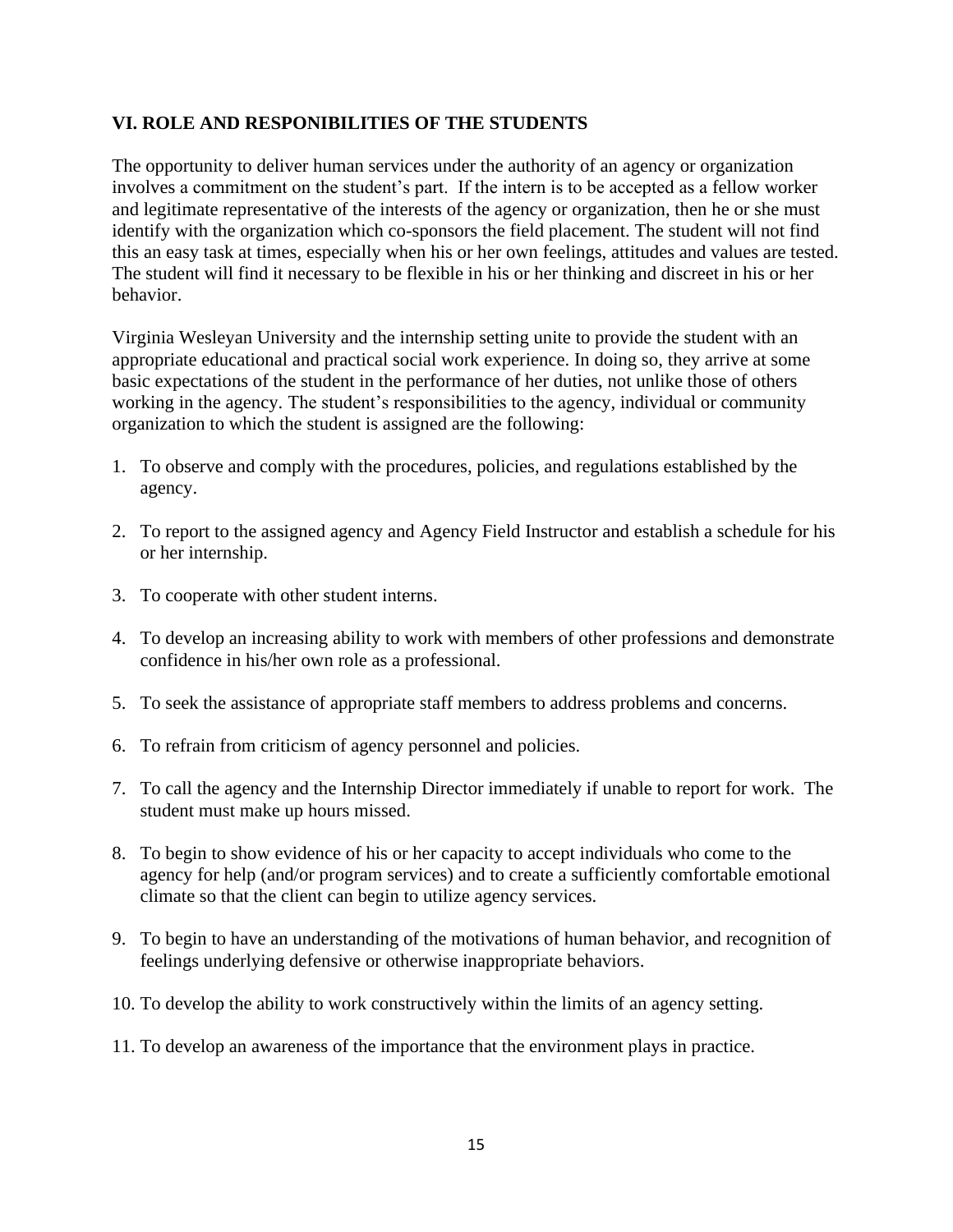- 12. To dress appropriately and according to agency standards. The intern should keep in mind that he or she is in the role of a professional and not the role of a University student.
- 13. To develop capabilities for using initiative and developing alternatives in problem solving.
- 14. To become involved in community activities over and above that required in individual cases, these may include educational, awareness or advocacy activities.
- 15. To participate fully in activities planned for the student intern, including conferences, seminars, staff meetings, and other activities.
- 16. To become familiar with office routines and learn how to use office equipment.
- 17. To become aware of the nature of confidentiality, the student is expected to use information secured by and/or about the client only as prescribed by the policy of the agency.
- 18. To complete class assignments, weekly logs as assigned, and process recordings in an effort to increase the student's self-understanding and the development of his or her own "helping identity."
- 19. To gain knowledge and understanding of the philosophy and methods of operation within the agency and to comply with the rules of practice within that agency while in field instruction.
- 20. To read literature which will enhance the learning experience.
- 21. To share concerns and problems about the field experience and agency structure with his or her Agency Field Instructor during regularly scheduled supervision sessions.
- 22. To observe, test, integrate, and apply the theoretical concepts and principles presented in the classroom in direct service situations.
- 23. To take the initiative to interact with coworkers and draw from their experiences.
- 24. To utilize the Field Instructor's evaluations for maximum learning.
- 25. To seek awareness and understanding of one's own value system so that one can ascertain what effect one's values have on the relationship with other people, and to explore one's emotional and intellectual readiness for a career in one of the helping professions.
- 26. To adhere to professional ethics in working with consumers or consumer groups including understanding and practice of confidentiality and accountability.
- 27. To develop an active and conscious role in handling relationships with consumers; sensitivity to the consumer; and awareness and control of one's feelings.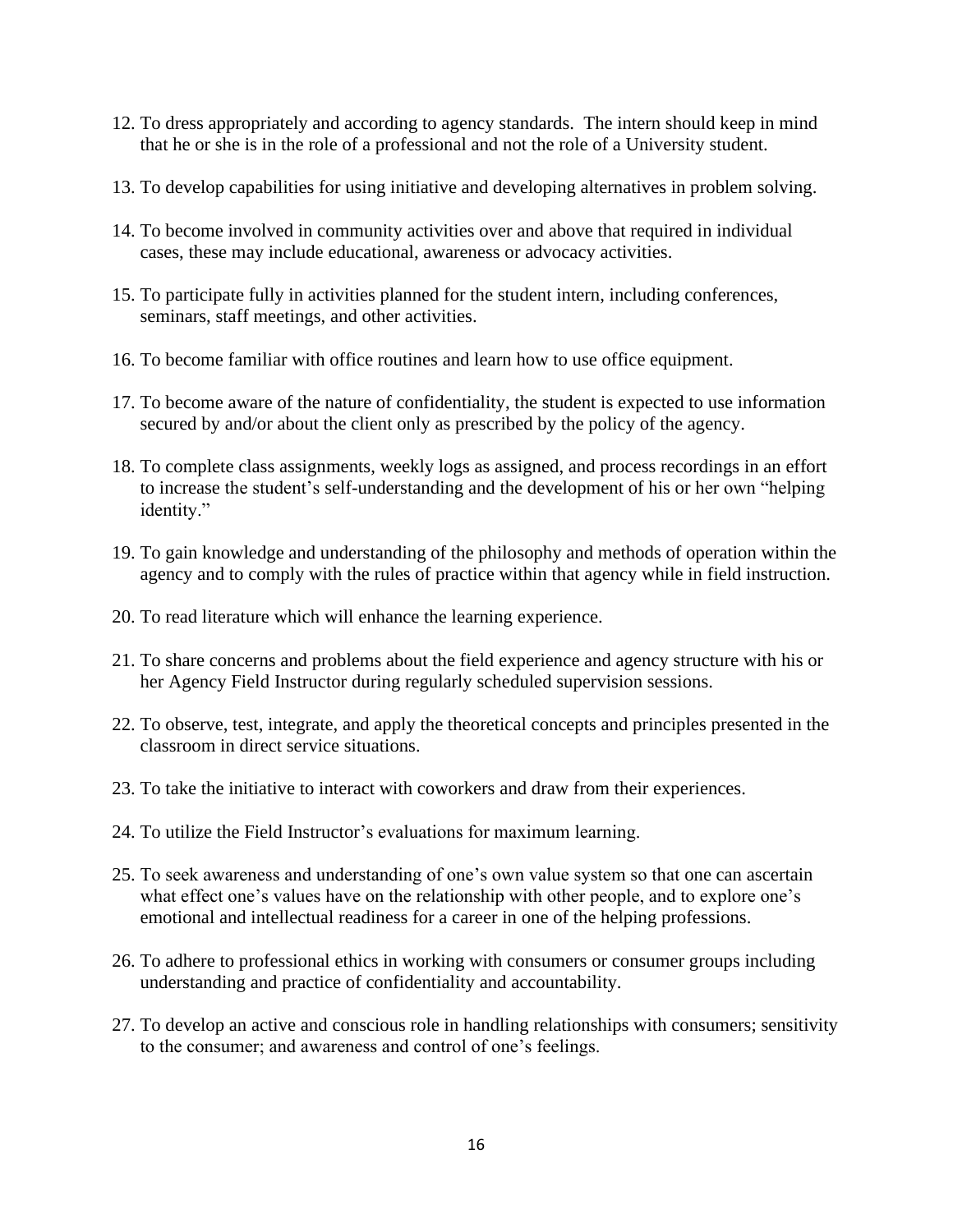- 28. To develop the ability to identify both long range goals and the steps by which the consumer or group member is helped.
- 29. To develop the ability to organize his or her work and achieve satisfactory work habits by the final phase of internship.
- 30. To develop the ability to candidly record the process of personal interaction which takes place in his or her interviews.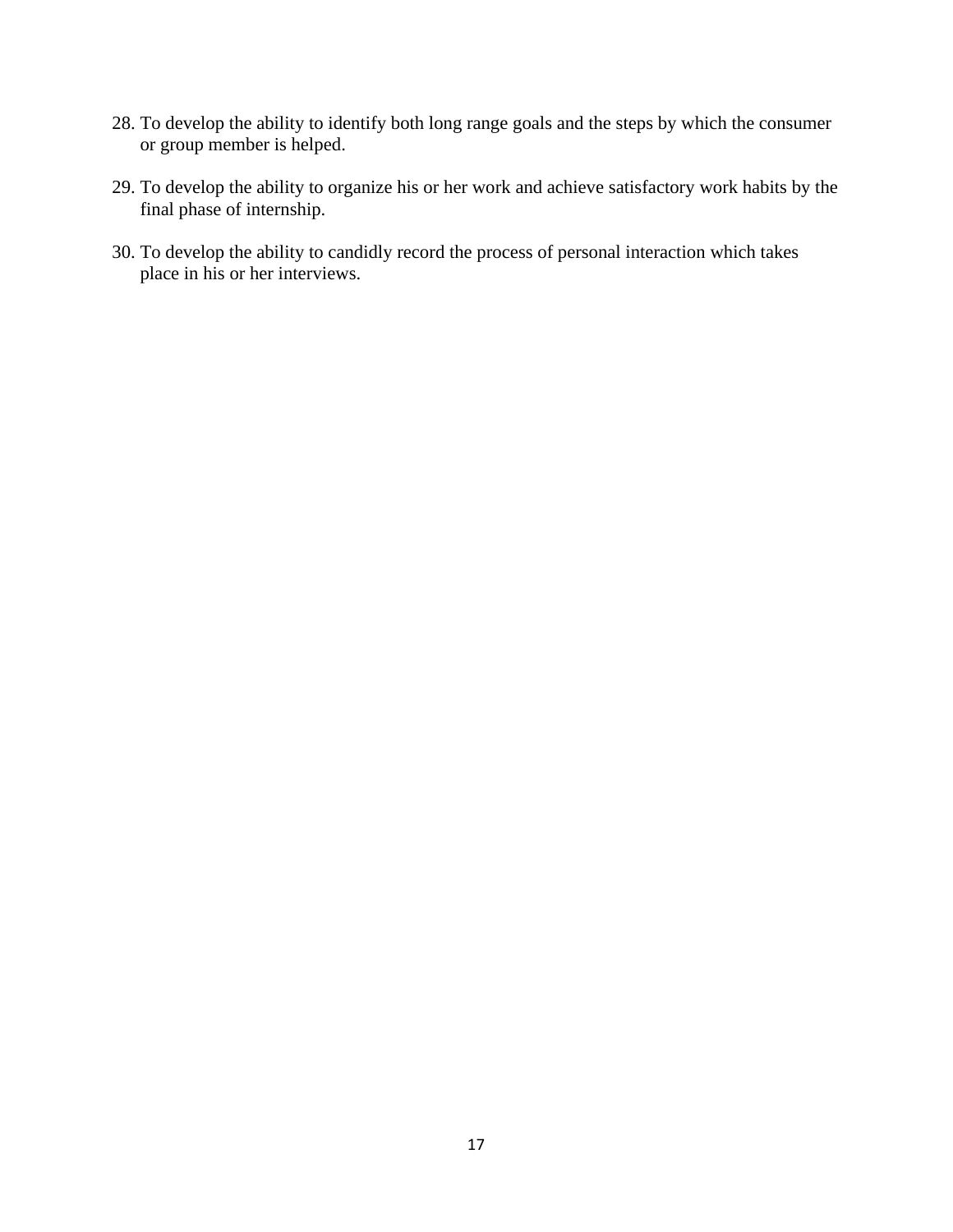## **VII. ROLE AND RESPONSIBILITIES OF THE SOCIAL WORK INTERNSHIP DIRECTOR TO THE AGENCY**

The Internship Director of the Social Work Program is a full-time faculty member who will meet with each internship Agency Field Instructor initially to help plan and coordinate student assignments. The Internship Director will supply the Agency Field Instructor with the appropriate course syllabi, the Internship Handbook, the University catalog and pertinent background material about the student. Additionally, the Internship Director teaches the practice methods course (SW 401) and the Social Work Seminar (SW 475) which form the basis for integrating the student's knowledge and the experience of the internship.

There are four principal responsibilities that the Internship Director has to the agency:

- 1. Advise the agency of the needs of the individual student so that field instruction can be constructed in line with University objectives for the student and agency goals.
- 2. Determine, with the Agency Field Instructor, what classroom learning experience must be included to benefit the student in the agency.
- 3. Determine the student's grade for this internship following consultation with the Agency Field Instructor.
- 4. Hold training sessions for Agency Field Instructors as needed in relation to the school's program objectives. After the initial contacts, agency visits will be scheduled at various times during the semester to meet with the Agency Field Instructor and student to ensure the student's development and adherence to realistic learning goals.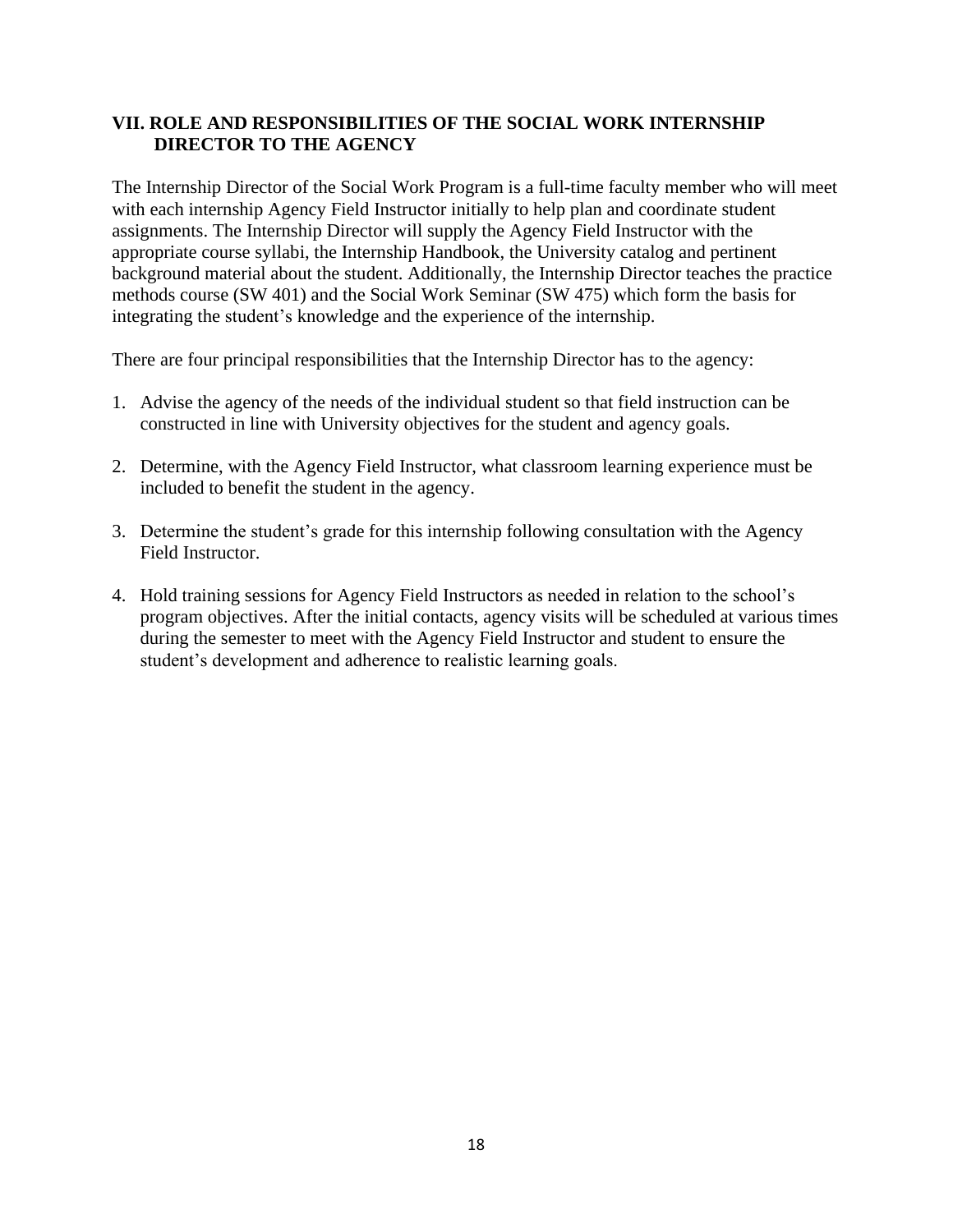## **VIII. RESPONSIBILITIES OF THE UNIVERSITY TO AGENCIES**

The Internship Director will meet with each Agency Field Instructor and the appropriate agency administrator to initiate, plan, and coordinate student assignments. After the initial coordination phase, the Internship Director will work closely with the Agency Field Instructor as the nature of the placement warrants. The responsibilities of the BSW Program to the Agency Field Instructor which shall be carried out through the Internship Director are as follows:

- 1. To inform the agency and appropriate staff of the educational objectives of the University curriculum and internship.
- 2. To provide materials to the agency and Field Instructor which will assist in understanding the academic program.
- 3. To assign students to appropriate internships whereby student and agency can derive optimum benefits.
- 4. To assist the Agency Field Instructor in carrying out the educational responsibilities to the student.
- 5. To advise the agency of the needs of the individual students so that the field experience can be constructed in line with University objectives for the student and agency goals.
- 6. To coordinate Seminars and consultations for Agency Field Instructors to assist them in their responsibilities to interns.
- 7. To review student performance and reports with the agency supervised.
- 8. To receive evaluations from the Agency Field Instructor and determine the student's final grade.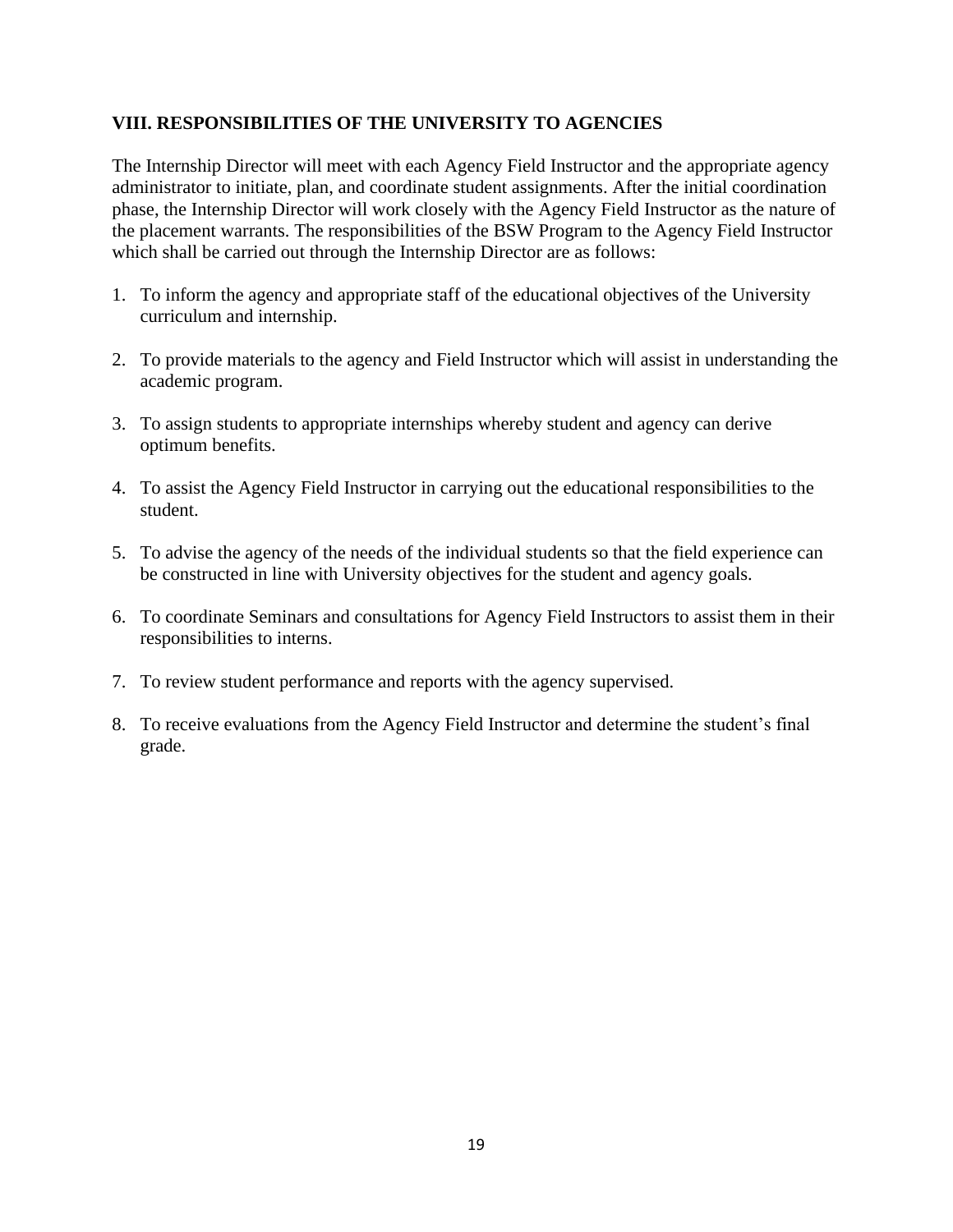# **IX. ADMINISTRATIVE RESPONSIBILITIES OF INTERNSHIP DIRECTOR AND UNIVERSITY PERSONNEL**

The Social Work faculty and the Internship Director are responsible for expanding and strengthening the program and for locating new placement sites appropriate to programmatic and student needs.

Specific responsibilities of the Internship Director are as follows:

- 1. Inform and orient agency participants concerning the operations of the internship program and the curriculum of the University. This may be done through campus meetings, letters, phone calls and/or visits to the agency sites.
- 2. Publicize the internship program to the student body, providing information to interested individuals.
- 3. Screen the applications of prospective interns and determine which individuals can satisfactorily complete internship.
- 4. Insure that each approved intern is assigned an internship Field Instructor and is satisfactorily placed with an agency.
- 5. Provide each agency with background information on students who desire placement with that agency i.e. skills, work experience, academic achievements.
- 6. Ensure that each Agency Field Instructor and student intern complete all general program requirements including evaluation forms and time sheets.

# **University Responsibilities: Suggested Guidelines**

In recognition of the fact that the internship setting will be different in terms of students' placements, the Social Work program has established a list of general guidelines. These guidelines are the framework in which the internship operates.

- 1. To choose agencies that will offer adequate space, time and personnel for student training and that can provide comprehensive learning experiences that will fulfill the educational objectives of internship.
- 2. To have a pre-conference with all students, evaluating their educational attainments and placing only those completing all requirements.
- 3. To provide students with the academic base and theoretical knowledge necessary prior to internship.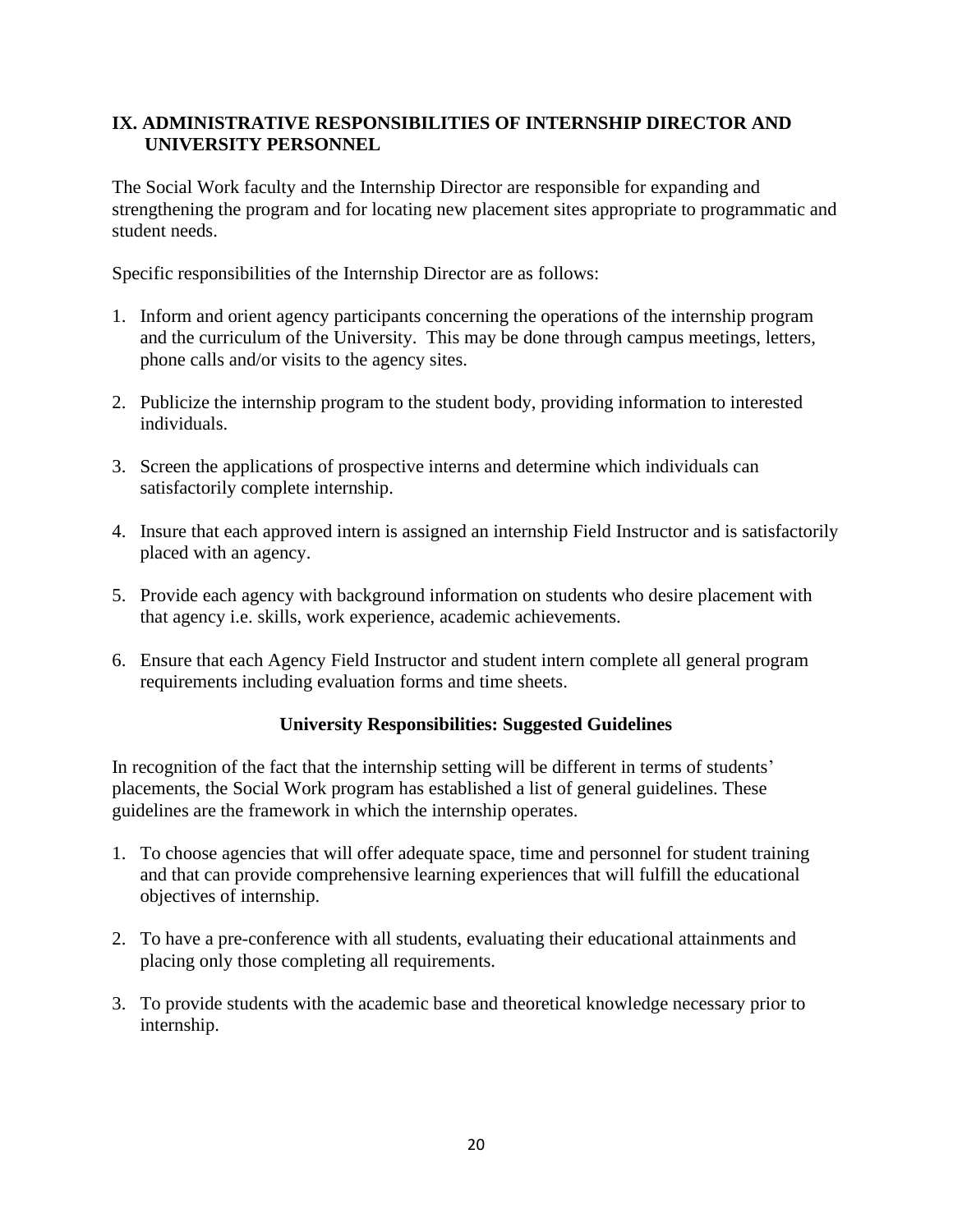- 4. To provide faculty time necessary for interaction with agency personnel regarding student placement.
- 5. To provide materials to the agency and Agency Field Instructor which will assist in understanding the internship.
- 6. Assume the final responsibility for evaluating and grading of the student's performance in the field.

Specific responsibilities of the Social Work Faculty Advisors are as follows:

- 1. Provide information to students preparing for internships, including details about suggested elective courses, departmental prerequisites and general requirements.
- 2. Advise students to maximize their academic experience through selection of community service activities, engagement in relevant campus clubs and organizations, development of leadership skills and self-care activities as prerequisite to an internship experience.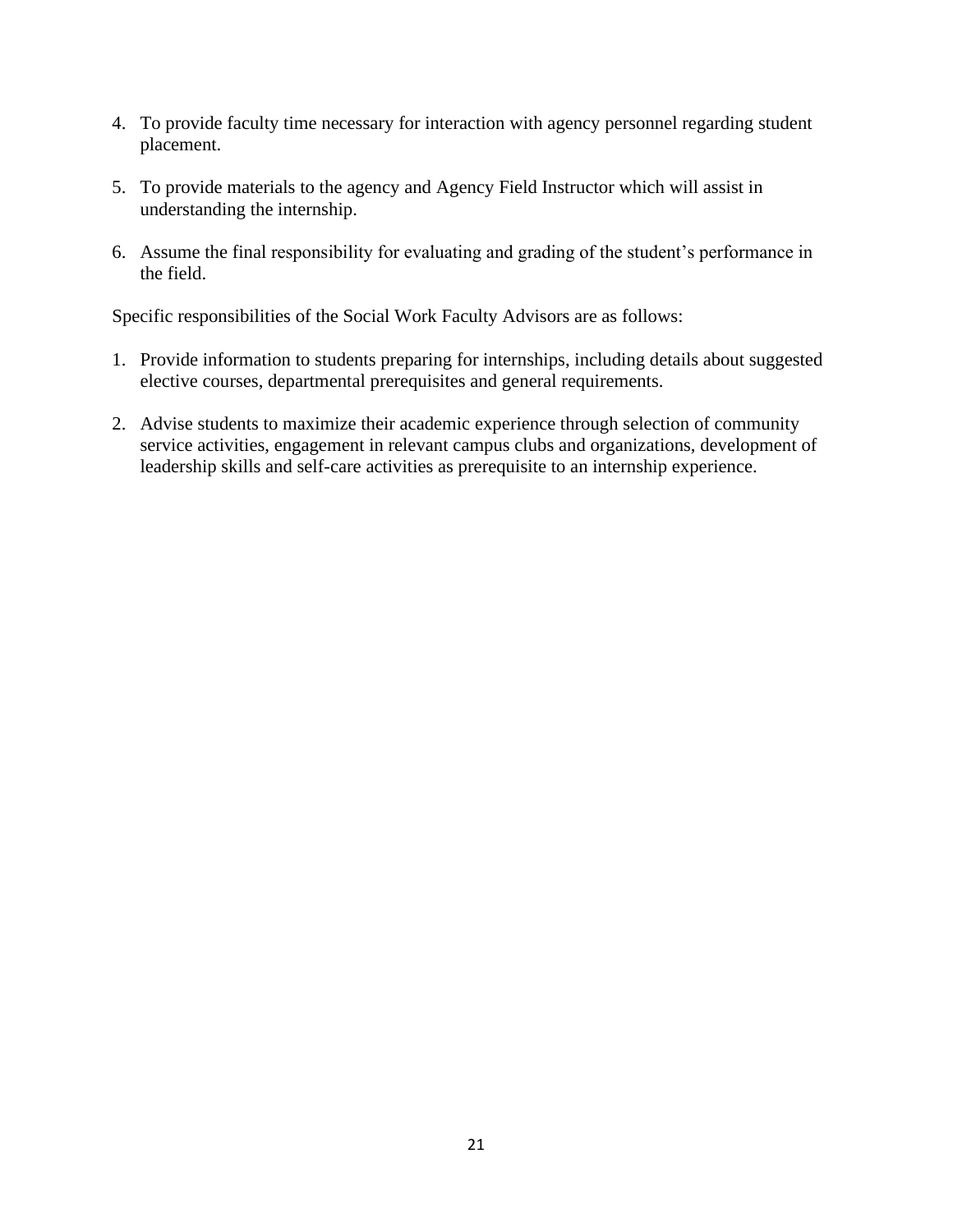## **X. THE AGENCY FIELD INSTRUCTOR'S RESPONSIBILITY TO THE STUDENT**

The Agency Field Instructor's responsibilities to students include the expectation to perform the following functions:

- A. Planning, Supervision and Administration
	- 1. To provide formal and informal supervisory sessions where agency policies, goals, procedures, and activities can be examined.
	- 2. To see that the student actually performs meaningful tasks and has direct contact with consumers (contact with consumers should start reasonably soon after placement has started).
	- 3. To introduce the student to the appropriate staff persons including the director, if possible, shortly after the student's arrival in the setting.
	- 4. To arrange for the student to attend staff and board meetings whenever possible.
	- 5. To provide personally, or in cooperation with other key persons, an orientation to the setting, in which the student learns about:
		- a) the purpose, function, policies and goals of the organization
		- b) the agency's safety policies and procedures
		- c) the source of funds
		- d) the clientele served
		- e) the geographic area served and its needs
		- f) the specific activities carried out
		- g) the relation to the community and other agencies
		- h) the expectation of the student and agency representative
		- i) what the student can expect from his or her Field Instructor in the way of guidance and support
		- j) human resource regulations
	- 6. To set aside time and prepare for student conferences.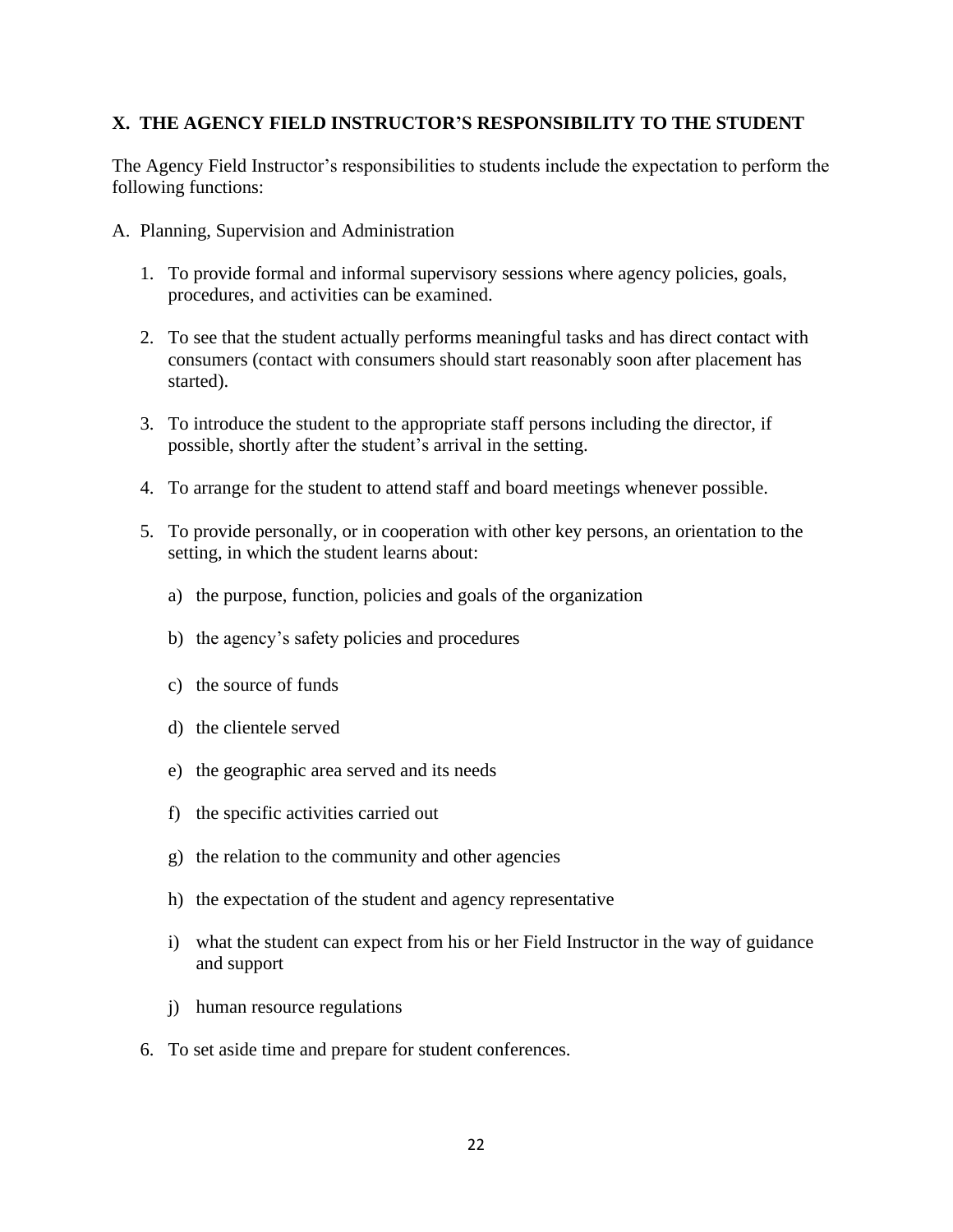- 7. To afford the student the opportunity to observe other staff members at work in specific situations (such as interviewing) that will afford learning experiences. Processing of what has been observed is vital.
- 8. To make material about the agency available for the student to read. If procedures are written, to see that the student gets a copy and understands how and why procedures must be carried out.
- 9. To give the student the opportunity to practice more than one intervention method when possible.
- 10. To assign tasks with clarity so that the student knows the purpose of the job and appreciates the need for it being done.
- 11. To increase the extent and complexity of the student's assignments as the student learns and grows.
- 12. To supervise the student individually and, if appropriate, in groups or to combine the methods in keeping with the needs of the student and the convenience of the agency.
- 13. To receive reports from the student and review the student's work with the student.
- 14. To select the work load of the student so that it is in harmony with the rest of the setting, taking into consideration the student's capacity, interests, past experiences, life patterns and goals of the University whenever possible. Clerical work is not appropriate for the student. The student must feel that the job the student is assigned is a meaningful one through which the student makes a contribution to the agency while learning.
- 15. To assign the student a problem to handle as early as possible after placement this involves a single client, group or other agency. The assignment should be selected carefully so the student can gain some immediate satisfaction from his or her work and be encouraged in his or her ability and not be frustrated in his or her good intentions. Care must be taken, however, not to make the student feel she is doing well if she is not.
- B. Cognitive and Affective Development of the Student
	- 1. To teach the student how to prepare for and participate in both individual and group supervision.
	- 2. To teach the student to communicate effectively both through verbal and written experiences as well as listening and acting as the student carries out the processes of collecting information, organizing it, assessing, planning and intervening.
	- 3. To reinforce basic social work concepts and values in the internship. While these are taught in the classroom, the student can begin to see their importance and their effect on consumers and practitioners.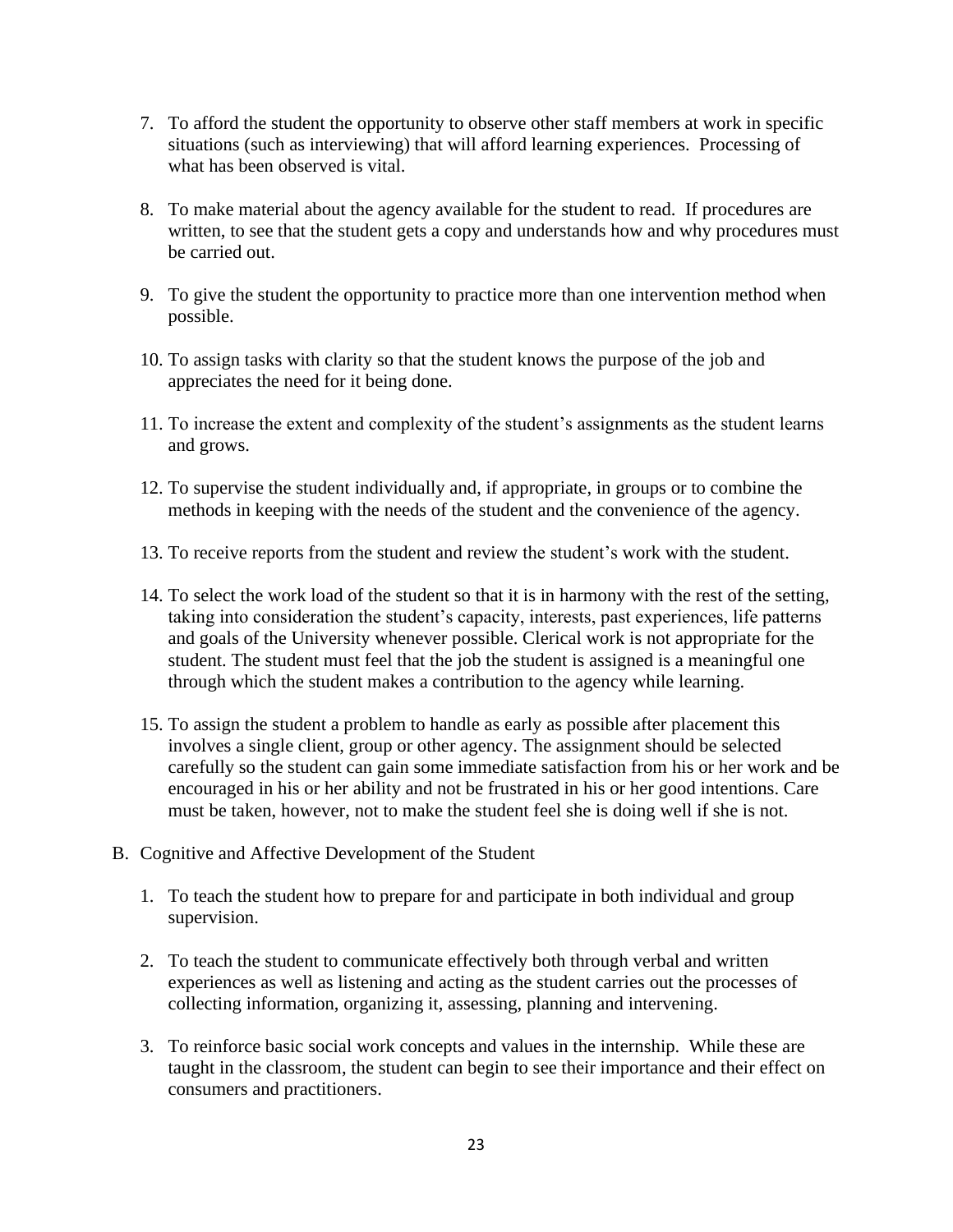- 4. To help the student become aware of agency problems including gaps in service, unmet needs, and internal problems.
- 5. To help the student recognize the steps he or she took in performing each task, the attitude and feelings she possessed at the time she performed her role as well as afterward.
- 6. To help the student in the planning, organization and implementation of his or her duties.
- 7. To teach the student the purpose of and procedure for recording.
- 8. To determine with the student firsthand what his or her interests, goals, and aspirations are as well as their learning style so that they may begin to be more aware of his or herself as a person.
- C. Evaluation
	- 1. To have regularly scheduled weekly meetings with the student at which time the student's learning contract is reviewed and updated.
	- 2. To evaluate each task the student performs, discuss it with the student and relate it to the theory so that the student may learn from each interaction. Positive feedback as well as constructive feedback is important.
	- 3. To inform the student of what steps he or she must take to develop professionally.
	- 4. To review the internship experience with the student and the BSW Internship Director and respond to the evaluation of the Social Work Competencies at the midterm and final meeting of those three individuals.
	- 5. If, at any time the student is found to be performing at a substandard level, the Agency Field Instructor is responsible for preparing an outline of steps for the student to follow in order to bring his or her work up to standard. The BSW Internship Director should be notified immediately by telephone so that immediate remedial efforts may be initiated collaboratively.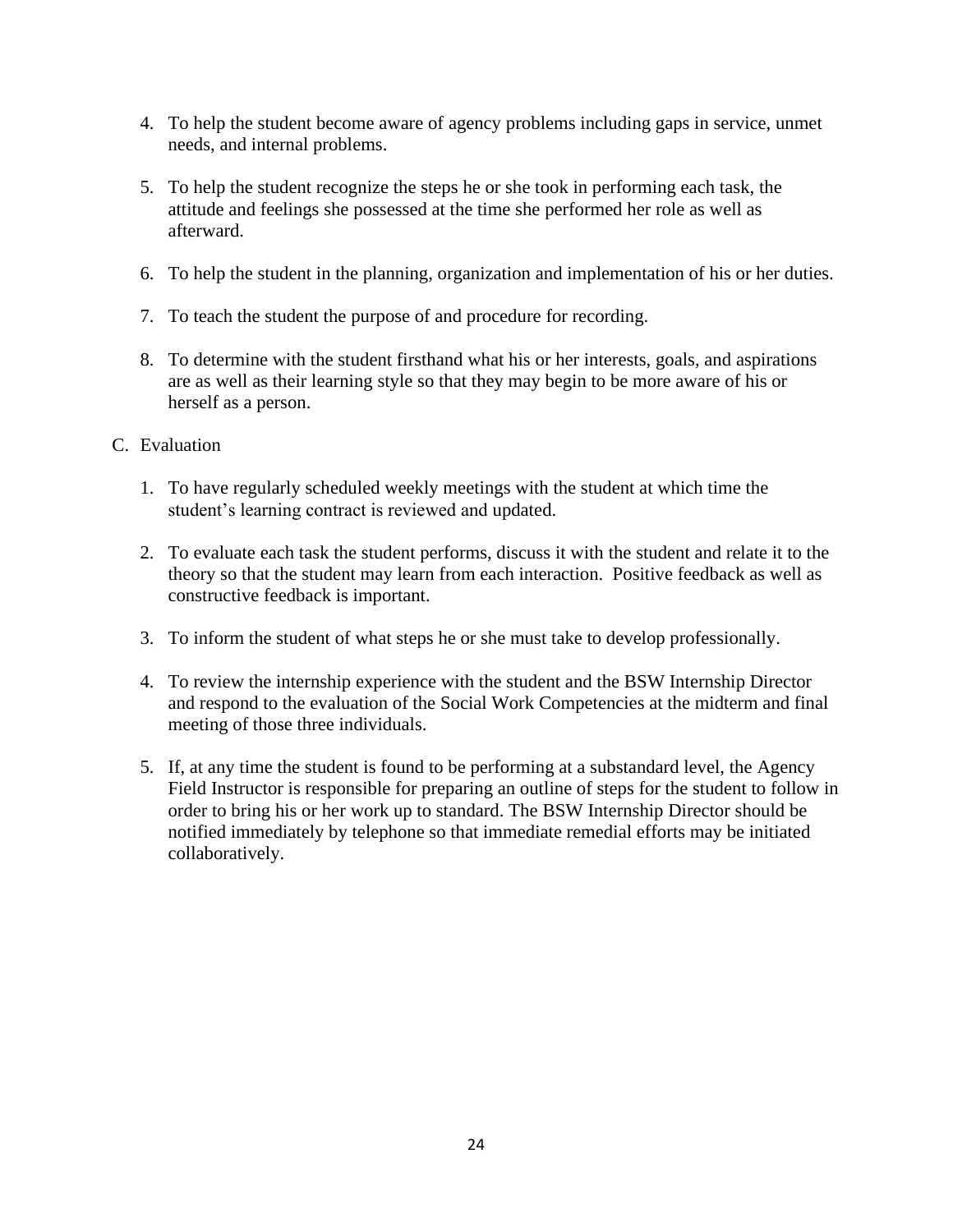# **XI. RESPONSIBILITIES OF THE AGENCY FIELD INSTRUCTOR TO THE UNIVERSITY**

- 1. To read and be familiar with the BSW Program's objectives for the internship, the curriculum, the Internship syllabus, the Internship Handbook, and the syllabus for the methods course(s), as supplied by the Internship Director.
- 2. To read and be familiar with the information provided by the University on the student, in advance of the student's arrival at the organization.
- 3. To attend Seminars with other Agency Field Instructors at the University as appropriate.
- 4. To meet with the Internship Director at appropriate intervals in relation to the student's development – on average 1-3 times over the course of the semester in the agency.
- 5. To evaluate the student's work and learning contract on an ongoing basis and to communicate with the University as required.
- 6. To prepare other appropriate staff members in advance of the student's arrival and involve them in whatever way they can contribute most to the learning process so that they, too, can understand and appreciate the undergraduate program.
- 7. To become well informed of the objectives of the Social Work program and the objectives of internship. (Read this Handbook.)
- 8. To respond to the Internship Director or another BSW Faculty Supervisor's requests for evaluation of the student both formally and informally and respond to the Agency Field Instructor's evaluation at the midterm and at the end of the experience.
- 9. To provide the University with agency materials which pertain to the delivery of service, objectives, policies, and philosophy of the agency.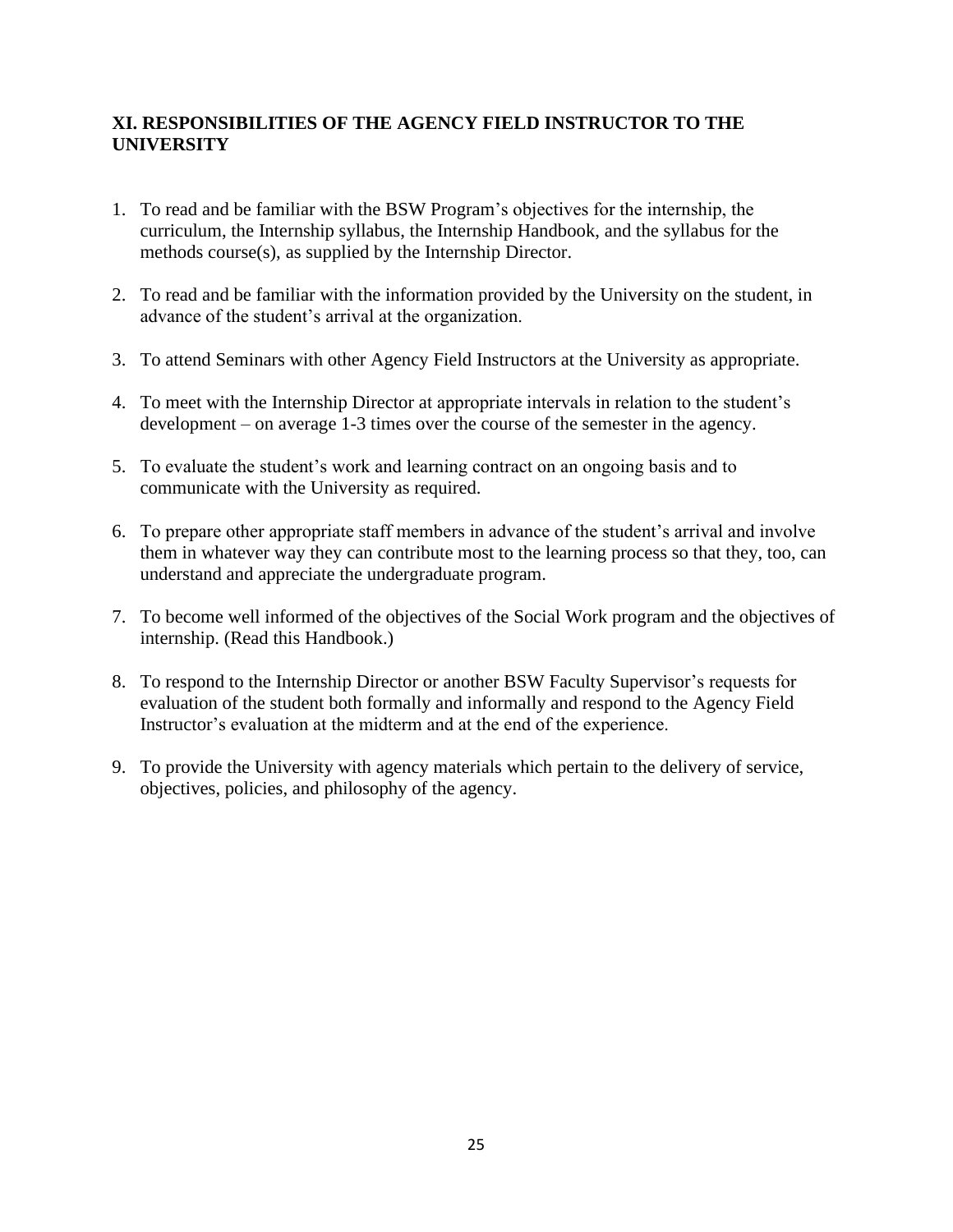# **XII. REQUIREMENTS OF THE EVALUATION PROCESS**

At the midterm and the end of the internship, the Agency Field Instructor will rate the student's progress using an assessment tool that is based on the nine Social Work Competencies as outlined in Section IV and as appended in Appendix D. Exact instructions will be provided to the Agency Field Instructor by the Internship Director at the beginning of each semester.

Because the student has developed his or her Learning Contract based on these nine competencies, and because they then become the focus of student learning through supervision, the process should be relatively clear. Agency Field Instructors can craft student learning assignments, guided by their progress on the competencies. This progress, and student learning assignment will be discussed with the Internship Field Instructor at each visit to the agency to assure compliance and to optimize the learning experience of the student.

Depending on the nature of the agency's work, the student may have little direct experience with some of the competencies. This fact, however, will provide fertile ground for discussion of these competencies in supervision. This discussion may lead to suggestions of reading assignments, an arrangement to spend time in other parts of the agency or to spend a day at the state legislature for advocacy purposes. Other possible vehicles through which these competencies may be addressed might be through a research project or through the required agency based project which the student accomplishes to leave with the agency for its development.

Evaluation, as in our work with clients, requires ongoing weekly feedback to the student so that her competency may be continuously developing. This feedback, provided by the Agency Field Instructor is reinforced by the Internship Director who along with the Program Director are in constant communication with the Agency Field Instructor and always available for consultation.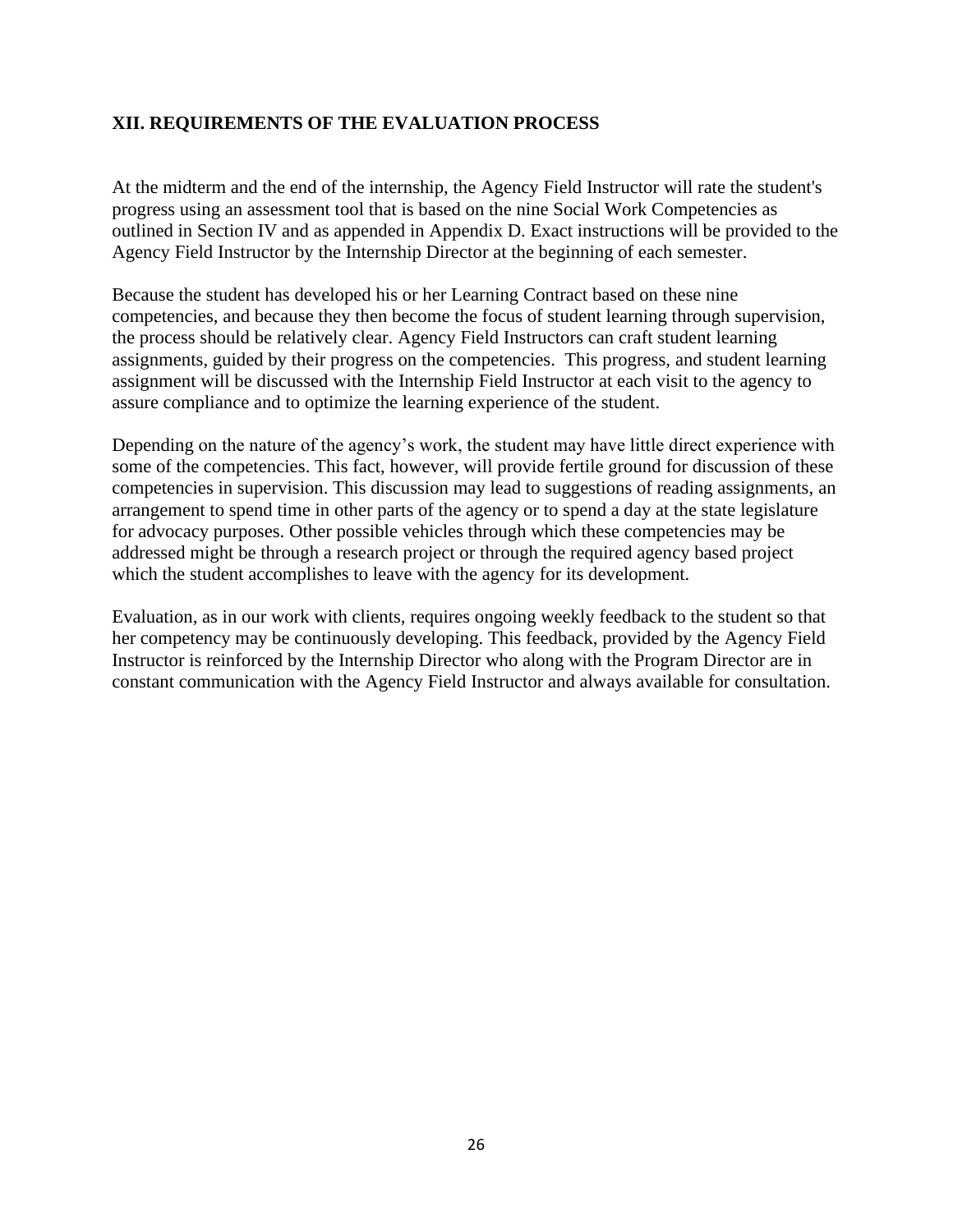#### **XIII. THE SEMINAR**

The Seminar (SW 475) is offered concurrently with the internship and is designed to help the student relate theory, methodology, concepts and values to practice, and to evaluate and interpret the agency's policies and requirements as they relate to specific assignments. Seminar sessions afford the student the opportunity to ventilate his or her reactions to assignments, adjustments to the agency, and the supervision process. Seminar sessions also provide an opportunity for the student to explore alternative methods of dealing with real or perceived problem-solving situations. Information regarding professional activities, graduate schools, and career opportunities including application processes, interviews, and resume writing will be explored.

The course will be informally structured and the following methods of information dissemination used:

- 1. Assigned Reading. Students will be provided additional opportunities to increase their social work knowledge base.
- 2. Group discussion. Each week students will be given the opportunity to report observations, share experiences, and to raise questions or discuss problems they have encountered. On occasion, a lecture may present some specific information that helps students relate theory, methodology, concepts and values to practice.
- 3. Role playing or simulation opportunities to demonstrate specific problem-solving methods. Students may use illustration or current case material if they are careful to alter identifying data to avoid breaching confidentiality.
- 4. Reports on selected readings will be made. Each student will do an adequate amount of reading from materials which relate to her field experience.
- 5. Each student (or group of students if in the same agency) will be asked to share their expertise with the Seminar.
- 6. During most Seminar sessions, ethics cases will be prepared for discussion.
- 7. Reports will be made on visits to other agencies, conferences, workshops, and professional meetings.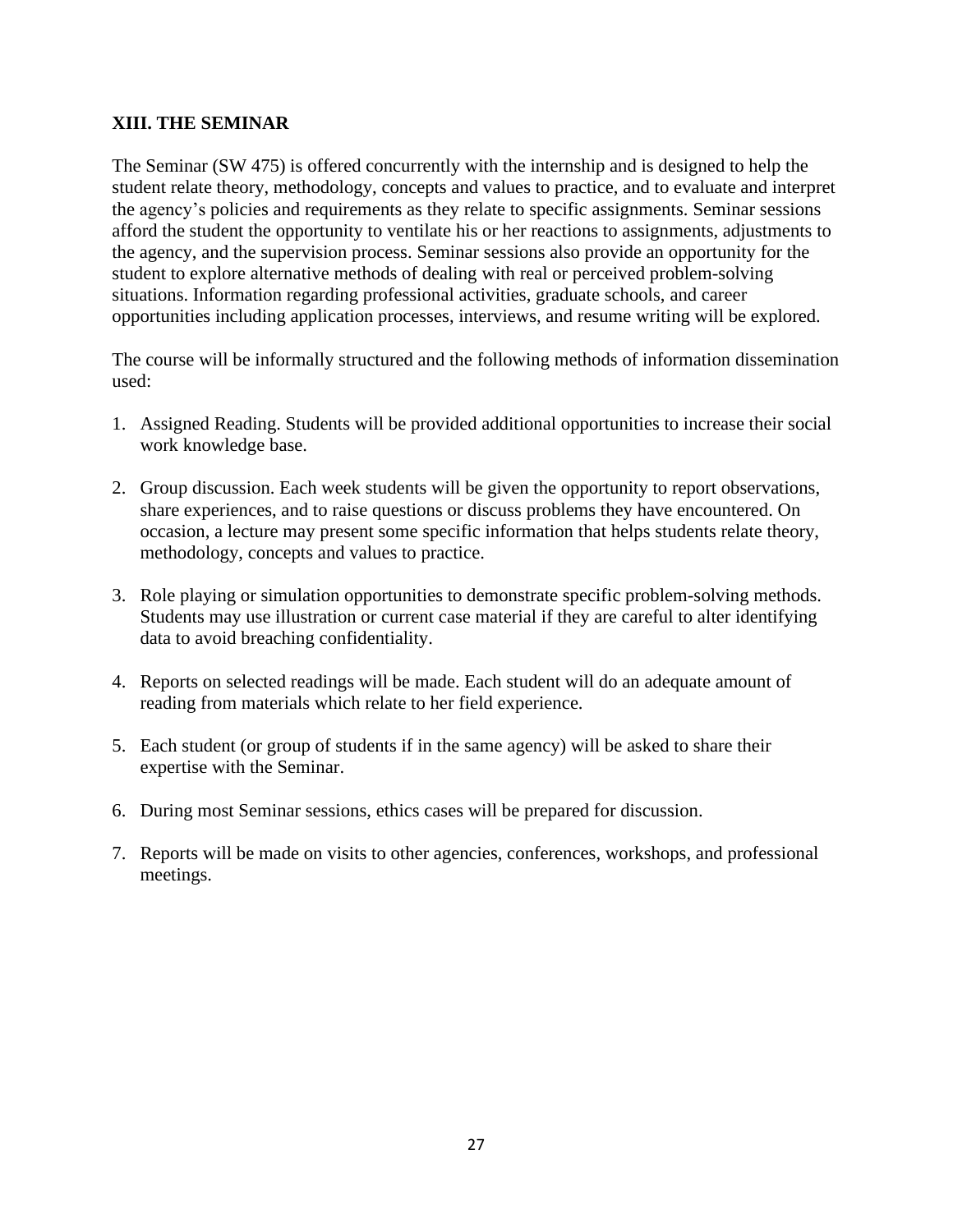# **XIV. PARTIAL LISTING OF INTERNSHIP SITES**

Intern experiences available to Virginia Wesleyan students include:

| <b>Samaritan House</b>                         | Sentara Hospitals                                                                      |  |
|------------------------------------------------|----------------------------------------------------------------------------------------|--|
| Lake Taylor Hospital                           | Pendleton Youth Service Center                                                         |  |
| Virginia Beach Department of Human<br>Services | <b>Sentara Nursing Center</b>                                                          |  |
|                                                | ForKids, Inc.                                                                          |  |
| Virginia Beach Community Development           | <b>Norfolk Department of Human Services</b><br><b>Norfolk Community Services Board</b> |  |
| <b>Lake Prince Woods</b>                       |                                                                                        |  |
| <b>UP Center</b>                               | Senior Services of Southeastern Virginia                                               |  |
| Virginia Beach Youth Services                  | Maryview Hospital                                                                      |  |
| <b>Seton Youth Shelters</b>                    | <b>Tidewater Youth Services Commission</b>                                             |  |
| Friends of the Juvenile Courts CASA            | <b>Bon Secours Hospice</b>                                                             |  |
| <b>Beth Sholom Village</b>                     | <b>Suffolk Human Services</b>                                                          |  |
| Virginia Supportive Housing                    | <b>Hampton Newport News Community</b>                                                  |  |
| <b>YWCA of South Hampton Roads</b>             | <b>Services Board</b>                                                                  |  |
| <b>Chesapeake Human Services</b>               | <b>HER Shelter</b>                                                                     |  |
| <b>United Methodist Family Services</b>        | <b>Endependence Center</b>                                                             |  |
| <b>Healthy Families Virginia Beach</b>         | Family Therapeutic Services, Inc.                                                      |  |

This is not an exhaustive list and new experiences are developed as student and agency needs change or expand.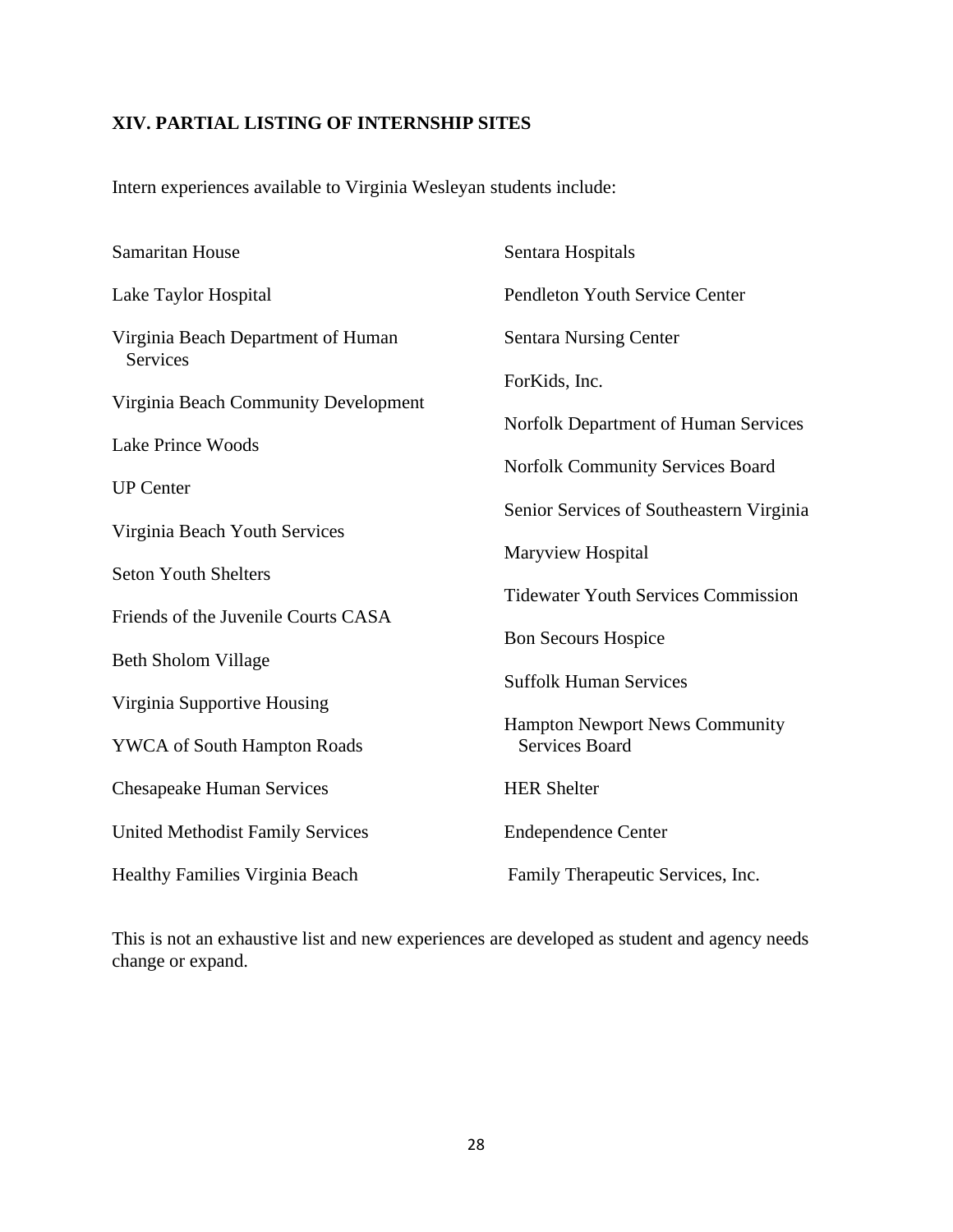# **ATTACHMENT A**

# VIRGINIA WESLEYAN UNIVERSITY **BACHELOR OF SOCIAL WORK PROGRAM INTERNSHIP APPLICATION**

|                                                                                    | $PHONE: (\_\_) \_\_$ EMAIL: $\_\_$                                                                               |  |  |  |  |  |  |
|------------------------------------------------------------------------------------|------------------------------------------------------------------------------------------------------------------|--|--|--|--|--|--|
|                                                                                    |                                                                                                                  |  |  |  |  |  |  |
|                                                                                    | and the control of the control of the control of the control of the control of the control of the control of the |  |  |  |  |  |  |
|                                                                                    | $PHONE: (\_\_) \_\_$ EMAIL: $\_\_$                                                                               |  |  |  |  |  |  |
|                                                                                    |                                                                                                                  |  |  |  |  |  |  |
|                                                                                    |                                                                                                                  |  |  |  |  |  |  |
| Age groups with whom I would like to work $(1st, 2nd, 3rd choice) FOR INTERNSHIP:$ |                                                                                                                  |  |  |  |  |  |  |
|                                                                                    |                                                                                                                  |  |  |  |  |  |  |
| Types of agencies in which I would like to work for an internship:                 |                                                                                                                  |  |  |  |  |  |  |
|                                                                                    |                                                                                                                  |  |  |  |  |  |  |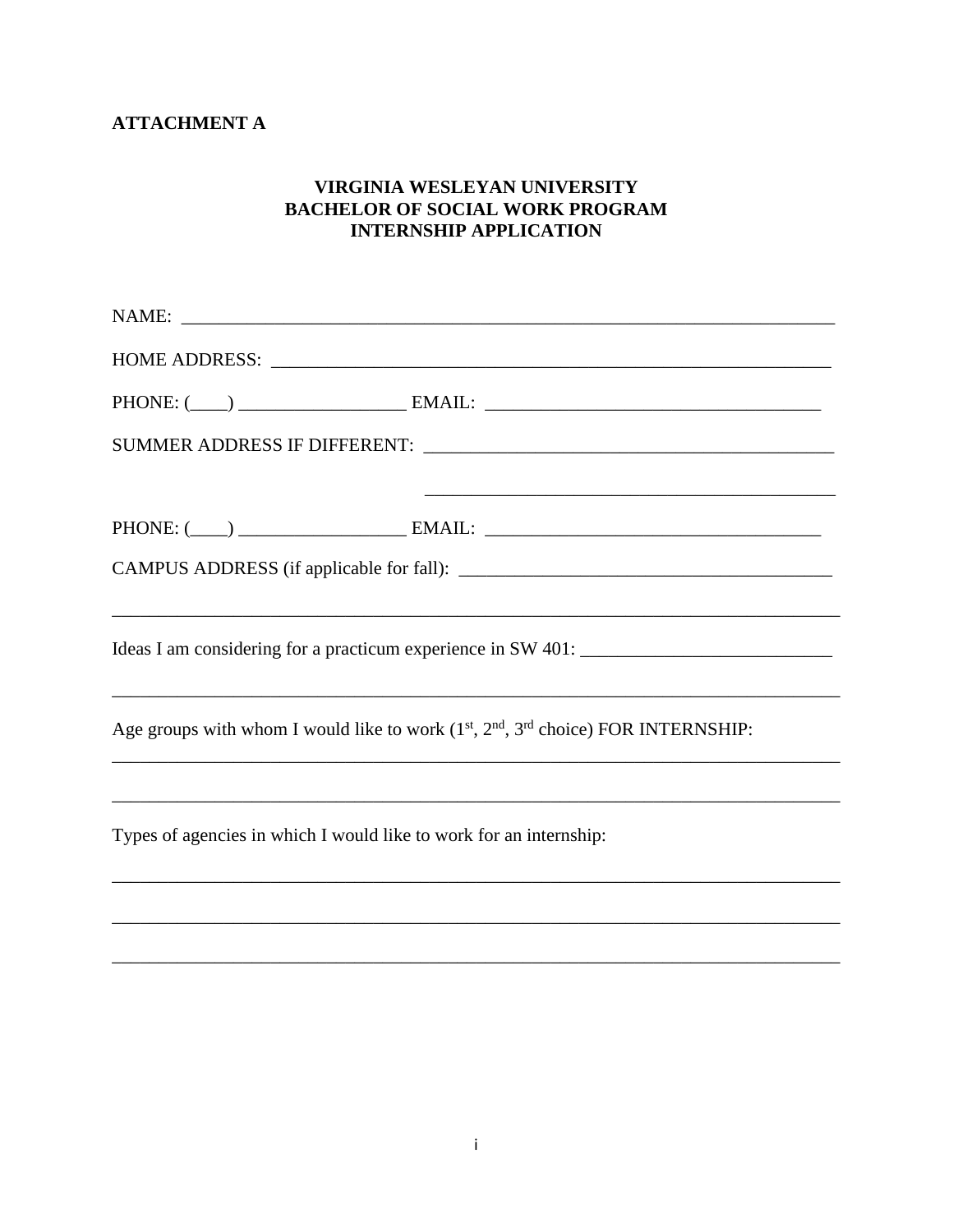You must provide your own transportation to and from the internship, per departmental policy.

You must be available to work in the agency 32 hours a week during times which the agency requires. You will also complete 4 hours (off-site) of independent internship-related activities each week.

You will meet on campus in Seminar class 4 hours per week, one afternoon per week.

If there are specific needs or challenges that you may face of which the faculty should be aware,

\_\_\_\_\_\_\_\_\_\_\_\_\_\_\_\_\_\_\_\_\_\_\_\_\_\_\_\_\_\_\_\_\_\_\_\_\_\_\_\_\_\_\_\_\_\_\_\_\_\_\_\_\_\_\_\_\_\_\_\_\_\_\_\_\_\_\_\_\_\_\_\_\_\_\_\_\_\_

\_\_\_\_\_\_\_\_\_\_\_\_\_\_\_\_\_\_\_\_\_\_\_\_\_\_\_\_\_\_\_\_\_\_\_\_\_\_\_\_\_\_\_\_\_\_\_\_\_\_\_\_\_\_\_\_\_\_\_\_\_\_\_\_\_\_\_\_\_\_\_\_\_\_\_\_\_\_

\_\_\_\_\_\_\_\_\_\_\_\_\_\_\_\_\_\_\_\_\_\_\_\_\_\_\_\_\_\_\_\_\_\_\_\_\_\_\_\_\_\_\_\_\_\_\_\_\_\_\_\_\_\_\_\_\_\_\_\_\_\_\_\_\_\_\_\_\_\_\_\_\_\_\_\_\_\_

\_\_\_\_\_\_\_\_\_\_\_\_\_\_\_\_\_\_\_\_\_\_\_\_\_\_\_\_\_\_\_\_\_\_\_\_\_\_\_\_\_\_\_\_\_\_\_\_\_\_\_\_\_\_\_\_\_\_\_\_\_\_\_\_\_\_\_\_\_\_\_\_\_\_\_\_\_\_

what are they?

In 500 words, please discuss how you see your classroom learning as preparing you for internship—think about how your knowledge of theory and research will inform your practice experience. In addition, discuss the strengths that you bring to the experience, for example, your ability to persist in the face of adversity or scarce resources; your ability to tolerate a "less than hoped for" outcome; or your tolerance for ambiguity, would be strengths you might consider.

Your electronic signature on this document indicates that you have read, understood, and will accept the policies of the internship experience in Virginia Wesleyan's Bachelor of Social Work program.

Signature: \_\_\_\_\_\_\_\_\_\_\_\_\_\_\_\_\_\_\_\_\_\_\_\_\_\_\_\_\_\_\_\_\_\_\_\_\_\_\_\_\_\_\_\_\_\_\_\_\_\_\_\_\_\_\_\_\_\_\_\_\_\_\_\_\_\_\_\_

Date: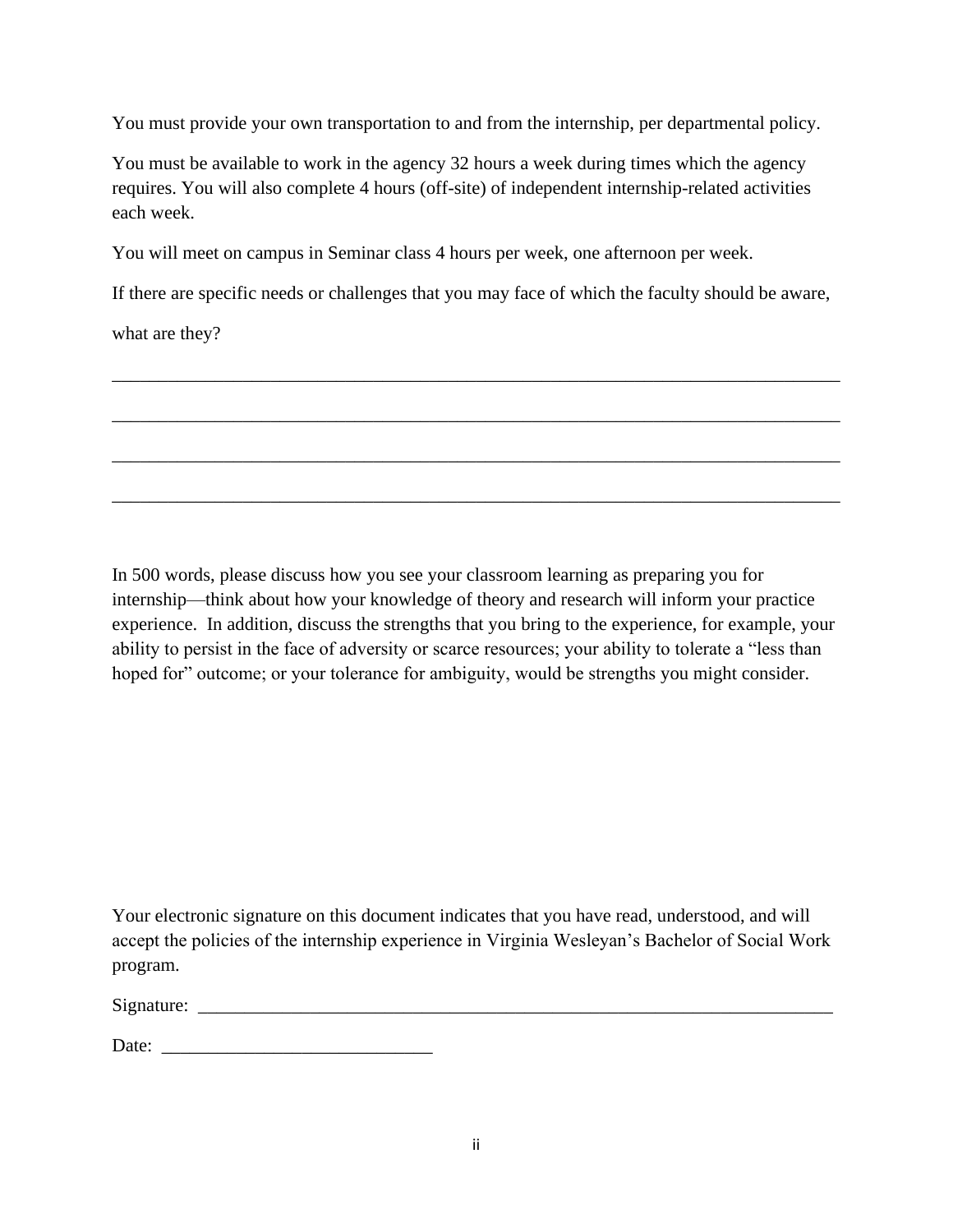# **ATTACHMENT B**

| Week # |  |
|--------|--|
|--------|--|

# **SOCIAL WORK** INTERNSHIP TIME SHEET VIRGINIA WESLEYAN UNIVERSITY

| <b>DATE</b> | $\mathbf{DAY}$  | <b>TIME</b> | <b>HOURS</b> | <b>COMMENTS</b>                                                                                                       |  |  |  |  |  |
|-------------|-----------------|-------------|--------------|-----------------------------------------------------------------------------------------------------------------------|--|--|--|--|--|
|             | <b>MONDAY</b>   |             |              |                                                                                                                       |  |  |  |  |  |
|             | <b>TUESDAY</b>  | $\sim$      |              |                                                                                                                       |  |  |  |  |  |
|             | WEDNESDAY       |             |              |                                                                                                                       |  |  |  |  |  |
|             | <b>THURSDAY</b> |             |              | <u> 1980 - Andrea Maria Alemania, prima de la contexta de la contexta de la contexta de la contexta de la context</u> |  |  |  |  |  |
|             | <b>FRIDAY</b>   |             |              |                                                                                                                       |  |  |  |  |  |
|             | <b>SATURDAY</b> |             |              | <u> 1989 - Januar Stein, mars and de la provincia de la provincia de la provincia de la provincia de la provincia</u> |  |  |  |  |  |
|             | <b>SUNDAY</b>   |             |              |                                                                                                                       |  |  |  |  |  |
|             |                 |             |              |                                                                                                                       |  |  |  |  |  |
|             |                 |             |              |                                                                                                                       |  |  |  |  |  |
|             |                 |             |              |                                                                                                                       |  |  |  |  |  |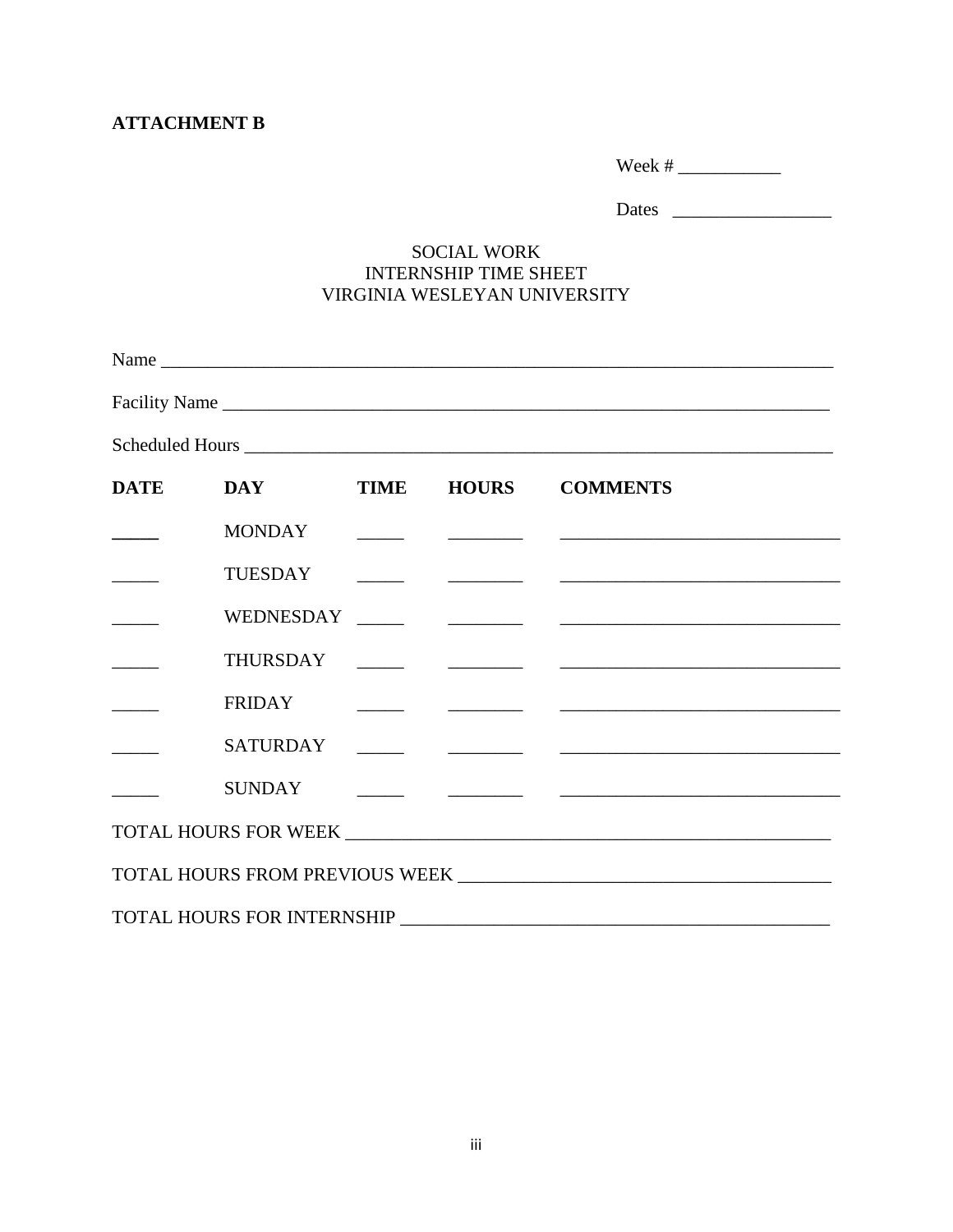# **ATTACHMENT C**

# **INSTRUCTIONS FOR AGENCY PRESENTATIONS**

Name of Agency \_\_\_\_\_\_\_\_\_\_\_\_\_\_\_\_\_\_\_\_\_\_\_\_\_\_\_\_\_\_\_\_\_\_\_\_\_\_\_\_\_\_\_\_\_\_\_\_\_\_\_\_\_\_\_\_\_\_\_\_\_\_

Date \_\_\_\_\_\_\_\_\_\_\_\_\_\_\_\_\_\_\_ Name of Student \_\_\_\_\_\_\_\_\_\_\_\_\_\_\_\_\_\_\_\_\_\_\_\_\_\_\_\_\_\_\_\_\_\_\_\_\_\_

Description of Involvement

Here you should present in detail the essential facts about your agency as a whole and your role within it during the period of your experience. Some topics are presented below to guide you in making the description. Infuse some originality into the presentation and do not allow these suggestions to limit you.

- 1. History of Agency: When started and how, phases of development, and how the agency has evolved?
- 2. Board of Directors: Organization, function, makeup, role of consumer group, etc.
- 3. Sources of Funds: United Way, publicly supported, public and private, other.
- 4. Location: Description of setting, neighborhood, relation to ecology of community include map, if this seems appropriate; accessibility to consumer groups, etc.
- 5. Facilities: How is the building, office space etc. utilized? Include pictures if they would be helpful. Include considerations for consumer needs and/or comfort.
- 6. Function and Programs: What work carried on or what services are rendered and to whom?
- 7. How structured and staffed: Functions, lines of authority, division of responsibilities an organizational chart might be helpful.
- 8. Relation to Community: How related to United Way, Community Groups or Municipal, County, and State Government.
- 9. Interagency Relationships: To what other agencies is the agency most closely related? What policies govern these relationships? How are referrals accepted and made?
- 10. Informal Social Structure of Agency: Interpersonal relationships, their nature and quality, how they affect agency goals and objectives.
- 11. Placement Policy: How your experience was secured; relationship of the agency policy in general; and show relationship of your work to such a program.
- 12. Description of Agency Assignment: Title, functions, responsibilities; to whom responsible, and how. Include a copy of your learning contract.
- 13. Relationship of Experience to Classroom Theory: Analyze internship experience from the perspective of theories and knowledge received in the academic setting.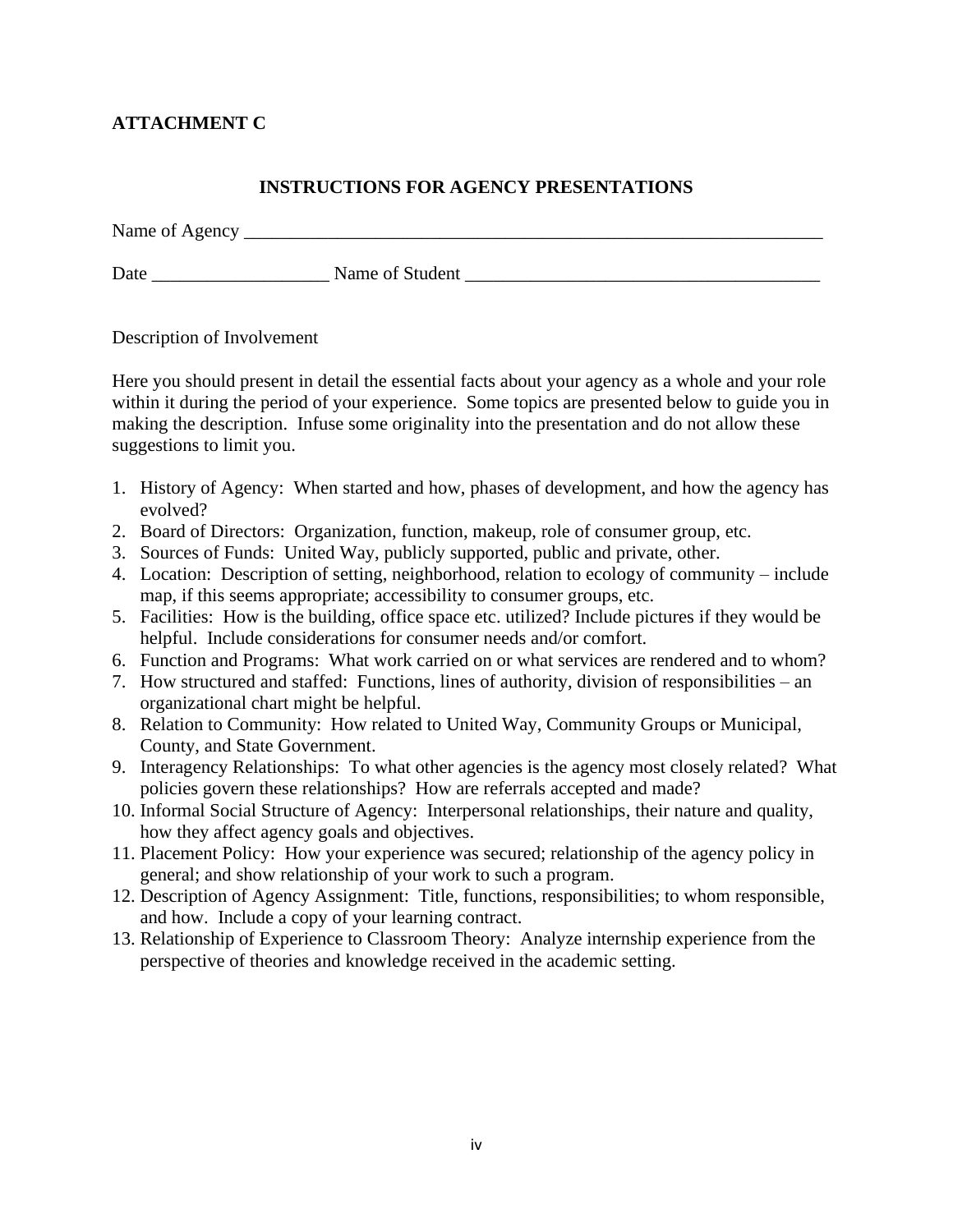# **ATTACHMENT D**

#### **EVALUATION - CSWE SOCIAL WORK COMPETENCIES**

#### **Competency 1: Demonstrate Ethical and Professional Behavior**

Social workers understand the value base of the profession and its ethical standards, as well as relevant laws and regulations that may impact practice at the micro, mezzo, and macro levels. Social workers understand frameworks of ethical decision-making and how to apply principles of critical thinking to those frameworks in practice, research, and policy arenas. Social workers recognize personal values and the distinction between personal and professional values. They also understand how their personal experiences and affective reactions influence their professional judgment and behavior. Social workers understand the profession's history, its mission, and the roles and responsibilities of the profession. Social workers also understand the role of other professions when engaged in inter-professional teams. Social workers recognize the importance of life-long learning and are committed to continually updating their skills to ensure they are relevant and effective. Social workers also understand emerging forms of technology and the ethical use of technology in social work practice. Social workers:

- make ethical decisions by applying the standards of the NASW Code of Ethics, relevant laws and regulations, models for ethical decision-making, ethical conduct of research, and additional codes of ethics as appropriate to context;
- use reflection and self-regulation to manage personal values and maintain professionalism in practice situations;
- demonstrate professional demeanor in behavior; appearance; and oral written, and electronic communication;
- use technology ethically and appropriately to facilitate practice outcomes; and
- use supervision and consultation to guide professional judgment and behavior.

#### **Competency 2: Engage Diversity and Difference in Practice**

Social workers understand how diversity and difference characterize and shape the human experience and are critical to the formation of identity. The dimensions of diversity are understood as the intersectionality of multiple factors including but not limited to age, class, color, culture, disability and ability, ethnicity, gender, gender identity and expression, immigration status, marital status, political ideology, race, religion/spirituality, sex, sexual orientation, and tribal sovereign status. Social workers understand that, as a consequence of difference, a person's life experience may include oppression, poverty, marginalization, and alienation as well as privilege, power, and acclaim. Social workers also understand the forms and mechanisms of oppression and discrimination and recognize the extent to which a culture's structures and values, including social, economic, political, and cultural exclusions, may oppress, marginalize, alienate, or create privilege and power. Social workers:

- apply and communicate understanding of the importance of diversity and difference in shaping life experiences in practice at the micro, mezzo, and macro levels;
- present themselves as learners and engage clients and constituencies as experts of their own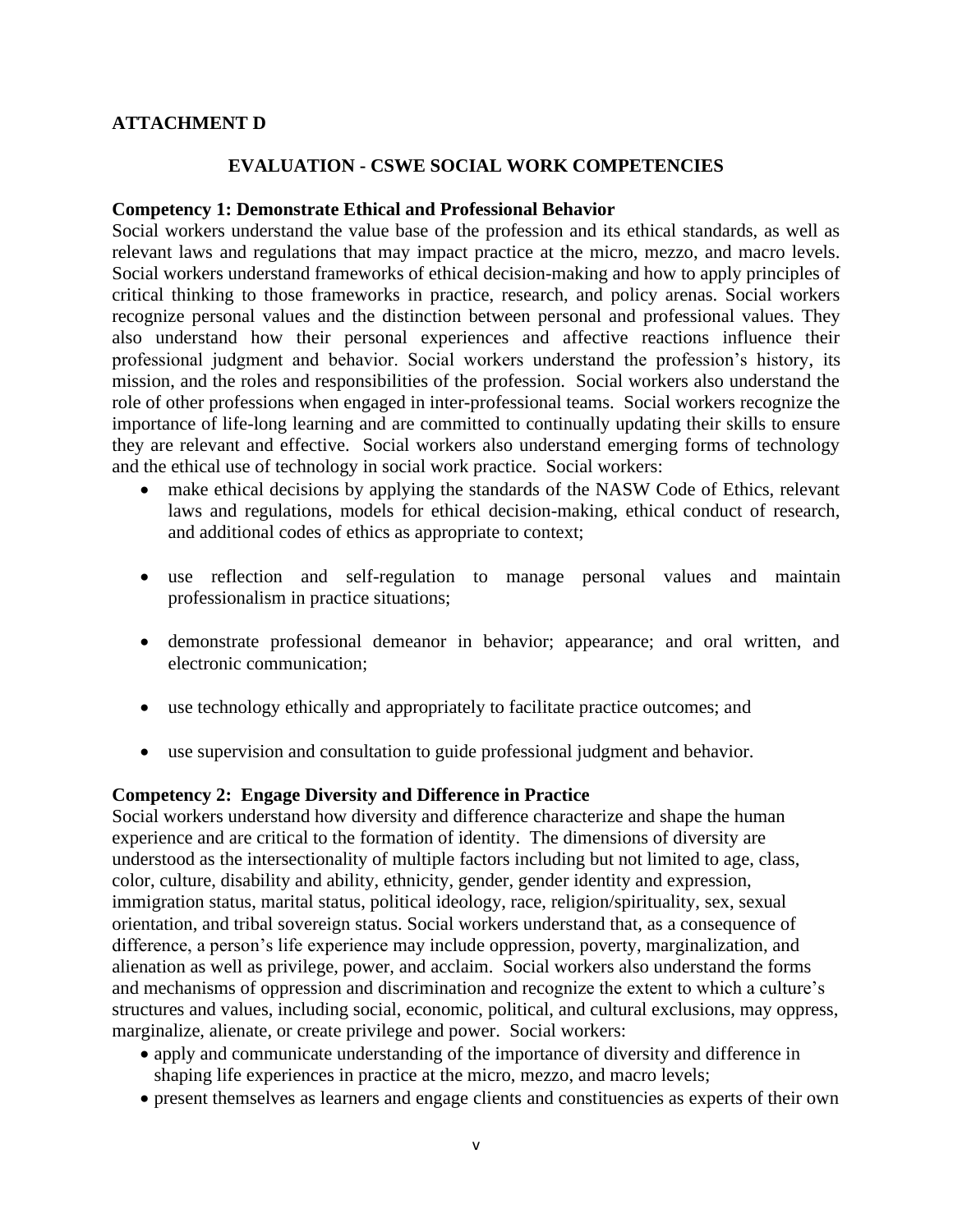experiences; and

• apply self-awareness and self-regulation to manage the influence of personal biases and values in working with diverse clients and constituencies.

## **Competency 3: Advance Human Rights and Social, Economic, and Environmental Justice**

Social workers understand that every person regardless of position in society has fundamental human rights such as freedom, safety, privacy, an adequate standard of living, health care, and education. Social workers understand the global interconnections of oppression and human rights violations, and are knowledgeable about theories of human need and social justice and strategies to promote social and economic justice and human rights. Social workers understand strategies designed to eliminate oppressive structural barriers to ensure that social goods, rights, and responsibilities are distributed equitably and that civil, political, environmental, economic, social, and cultural human rights are protected. Social workers:

- apply their understanding of social, economic, and environmental justice to advocate for human rights at the individual and system levels; and
- engage in practices that advance social, economic, and environmental justice.

#### **Competency 4: Engage in Practice-informed Research and Research-informed Practice**

Social workers understand quantitative and qualitative research methods and their respective roles in advancing a science of social work and in evaluating their practice. Social workers know the principles of logic, scientific inquiry, and culturally informed and ethical approaches to building knowledge. Social workers understand that evidence that informs practice derives from multi-disciplinary sources and multiples ways of knowing. They also understand the processes for translating research findings into effective practice. Social workers:

- use practice experience and theory to inform scientific inquiry and research;
- apply critical thinking to engage in analysis of quantitative and qualitative research methods and research findings; and
- use and translate research evidence to inform and improve practice, policy and service delivery.

#### **Competency 5: Engage in Policy Practice**

Social workers understand that human rights and social justice, as well as social welfare and services, are mediated by policy and its implementation at the federal, state, and local levels. Social workers understand the history and current structures of social policies and services, the role of policy in service delivery, and the role of practice in policy development. Social workers understand their role in policy development and implementation within their practice settings at the micro, mezzo, and macro levels and they actively engage in policy practice to effect change within those settings. Social workers recognize and understand the historical, social, cultural, economic, organizational, environmental, and global influences that affect social policy. They are also knowledgeable about policy formulation, analysis, implementation, and evaluation. Social workers: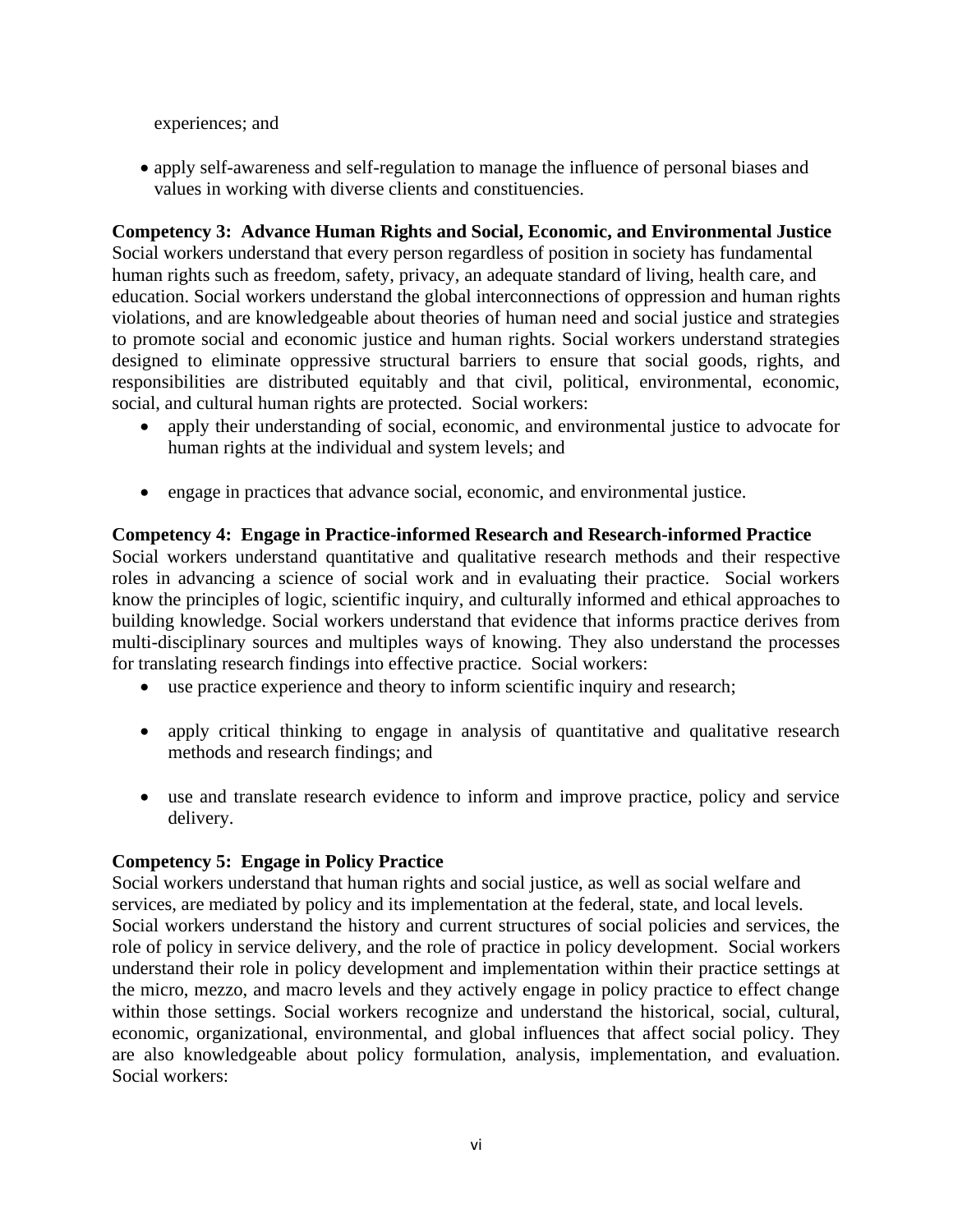- identify social policy at the local, state, and federal level that impacts well-being, service delivery, and access to social services;
- assess how social welfare and economic policies impact the delivery of and access to social services;
- apply critical thinking to analyze, formulate, and advocate for policies that advance human rights and social, economic, and environmental justice.

# **Competency 6: Engage with Individuals, Families, Groups, Organizations, and Communities**

Social workers understand that engagement is an ongoing component of the dynamic and interactive process of social work practice with, and on behalf of, diverse individuals, families, groups, organizations, and communities. Social workers value the importance of human relationships. Social workers understand theories of human behavior and the social environment, and critically evaluate and apply this knowledge to facilitate engagement with clients and constituencies, including individuals, families, groups, organizations, and communities. Social workers understand strategies to engage diverse clients and constituencies to advance practice effectiveness. Social workers understand how their personal experiences and affective reactions may impact their ability to effectively engage with diverse clients and constituencies. Social workers value principles of relationship-building and inter-professional collaboration to facilitate engagement with clients, constituencies, and other professional as appropriate. Social workers:

- apply knowledge of human behavior and the social environment, person-in-environment, and other multidisciplinary theoretical frameworks to engage with clients and constituencies; and
- use empathy, reflection, and interpersonal skills to effectively engage diverse clients and constituencies.

#### **Competency 7: Assess Individuals, Families, Groups, Organizations, and Communities**

Social workers understand that assessment is an ongoing component of the dynamic and interactive process of social work practice with, and on behalf of, diverse individuals, families, groups, organizations, and communities. Social workers understand theories of human behavior and the social environment, and critically evaluate and apply this knowledge in the assessment of diverse clients and constituencies, including individuals, families, groups, organizations, and communities. Social workers understand methods of assessment with diverse clients and constituencies to advance practice effectiveness. Social workers recognize the implications of the larger practice context in the assessment process and value the importance of inter-professional collaboration in this process. Social workers understand how their personal experiences and affective reactions may affect their assessment and decision-making. Social workers:

- collect and organize data, and apply critical thinking to interpret information from clients and constituencies;
- apply knowledge of human behavior and the social environment, person-in-environment, and other multidisciplinary theoretical frameworks in the analysis of assessment data from clients and constituencies;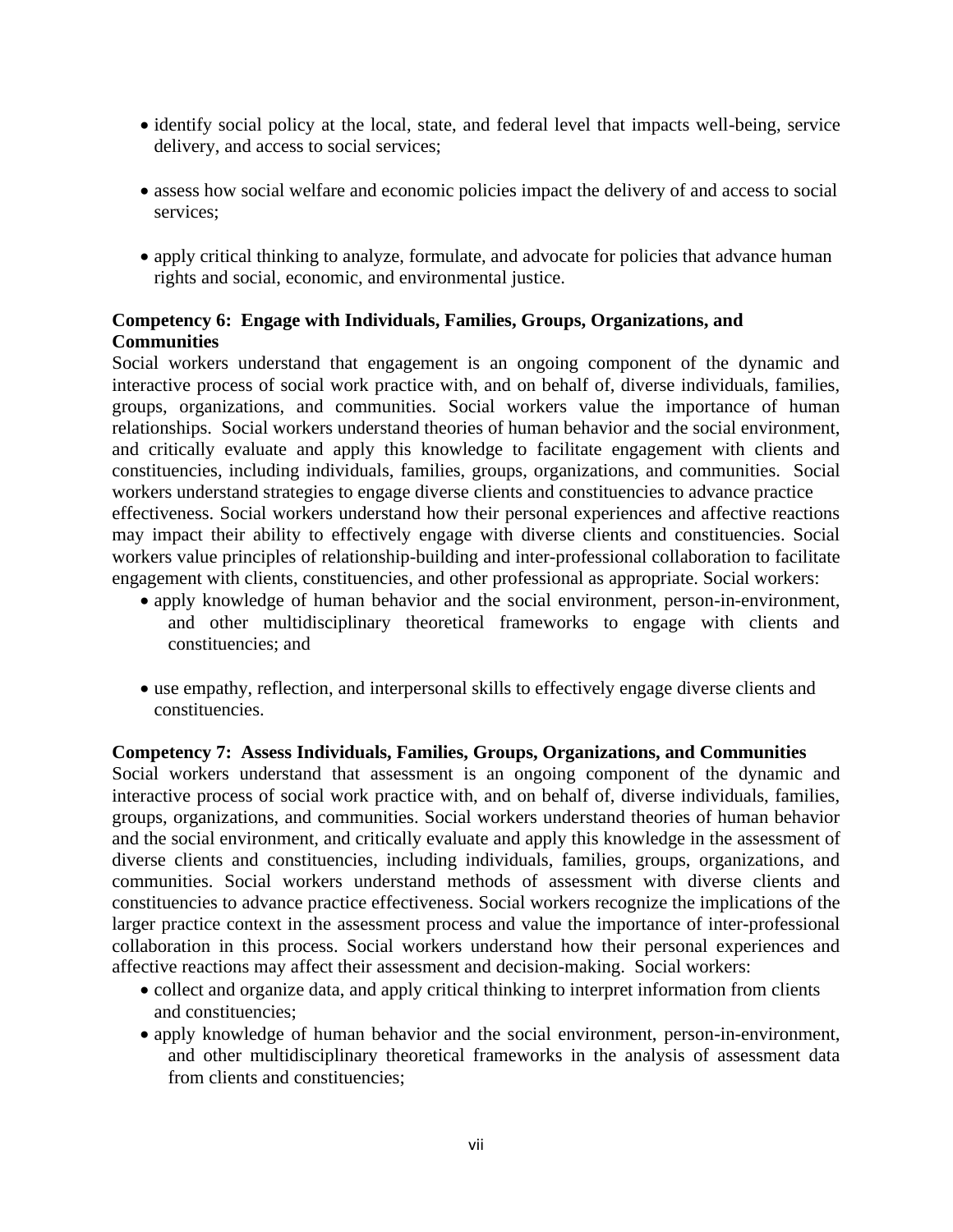- develop mutually agreed-on intervention goals and objectives based on the critical assessment of strengths, needs, and challenges within clients and constituencies; and
- select appropriate intervention strategies based on the assessment, research knowledge, and values and preferences of clients and constituencies.

# **Competency 8: Intervene with Individuals, Families, Groups, Organizations, and Communities**

Social workers understand that intervention is an ongoing component of the dynamic and interactive process of social work practice with, and on behalf of, diverse individuals, families, groups, organizations, and communities. Social workers are knowledgeable about evidenceinformed interventions to achieve the goals of clients and constituencies, including individuals, families, groups, organizations, and communities. Social workers understand theories of human behavior and the social environment, and critically evaluate and apply this knowledge to effectively intervene with clients and constituencies. Social workers understand methods of identifying, analyzing, and implementing evidence-informed interventions to achieve client and constituency goals. Social workers value the importance of inter-professional teamwork and communication in interventions, recognizing that beneficial outcomes may require interdisciplinary, inter-professional, and inter-organizational collaboration. Social workers:

- critically choose and implement interventions to achieve practice goals and enhance capacities of clients and constituencies;
- apply knowledge of human behavior and the social environment, person-in-environment, and other multidisciplinary theoretical frameworks in interventions with clients and constituencies;
- use inter-professional collaboration as appropriate to achieve beneficial practice outcomes;
- negotiate, mediate, and advocate with and on behalf of diverse clients and constituencies; and
- facilitate effective transitions and endings that advance mutually agreed-on goals.

#### **Competency 9: Evaluate Practice with Individuals, Families, Groups, Organizations, and Communities**

Social workers understand that evaluation is an ongoing component of the dynamic and interactive process of social work practice with, and on behalf of, diverse individuals, families, groups, organizations, and communities. Social workers recognize the importance of evaluating processes and outcomes to advance practice, policy, and service delivery effectiveness. Social workers understand theories of human behavior and the social environment, and critically evaluate and apply this knowledge in evaluating outcomes. Social workers understand qualitative and quantitative methods for evaluating outcomes and practice effectiveness. Social workers:

• select and use appropriate methods for evaluation of outcomes;